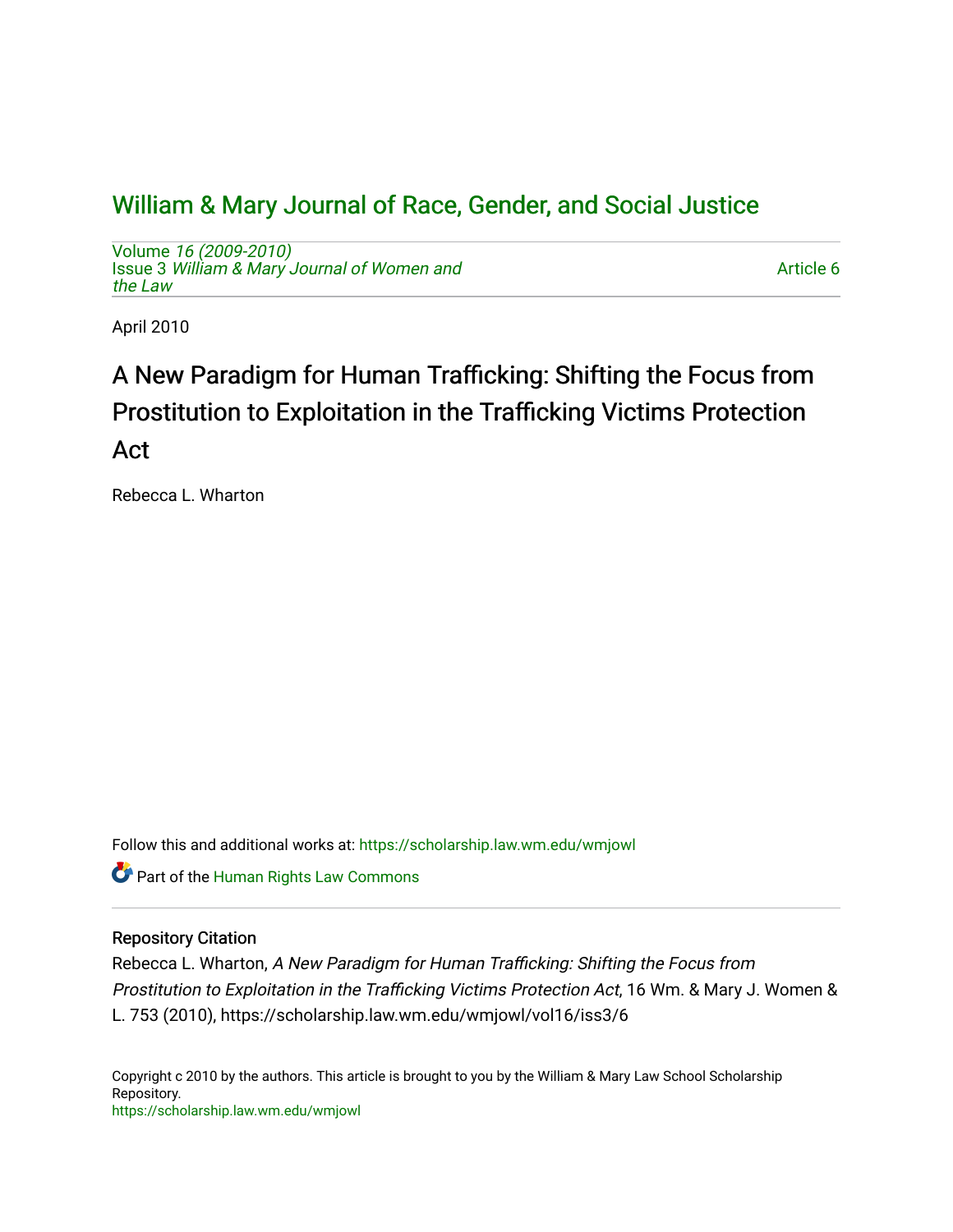## A NEW PARADIGM FOR HUMAN TRAFFICKING: SHIFTING THE FOCUS FROM PROSTITUTION TO EXPLOITATION IN THE TRAFFICKING VICTIMS PROTECTION ACT

**INTRODUCTION** 

- I. SEX TRAFFICKING AND TRAFFICKING FOR FORCED LABOR: SEPARATE AND DISTINCT?
	- *A. The History of Prostitution and its Perceived Link to Human Trafficking*
	- *B. International Development of Sex Trafficking Conventions*
	- *C. Forced Labor and Human Trafficking*
		- *1. A Brief History of Forced Labor in the United States*
		- *2. International Treatment of Forced Labor*
	- *D. The First International Combination of Sex and Forced Labor in a Human Trafficking Instrument*
	- *E. The Development of the TVPA and its Treatment of Human Trafficking*
- II. VICTIMS OF HUMAN TRAFFICKING
	- *A. Treatment by Traffickers*
	- *B. Treatment by the Legal System*

III. A DIFFERENT WAY OF LOOKING AT HUMAN TRAFFICKING **CONCLUSION** 

> *If you see sexual slavery, you call the police; if you see domestic slavery, you call the "wife" and take her word as to what is occurring; if you see agricultural slavery, you call the Department of Labor and have the men deported.*<sup>1</sup>

#### **INTRODUCTION**

Human trafficking has become an increasingly public issue in the United States and abroad during the past century,<sup>2</sup> with international

<sup>1.</sup> Cynthia L. Wolken, *Feminist Legal Theory and Human Trafficking in the United States: Towards a New Framework*, 6 U. MD.L.J. RACE, RELIGION, GENDER & CLASS 407, 436 (2006).

<sup>2.</sup> From 1903 to 1949, only three international conventions were passed regarding human trafficking. *See* JO DOEZEMA, *Forced to Choose: Beyond the Voluntary v. Forced Prostitution Dichotomy*, *in* GLOBAL SEX WORKERS:RIGHTS,RESISTANCE, AND REDEFINITION 36, 47 nn. 8-9 (Kamala Kempadoo & Jo Doezema eds., 1998) (discussing the 1904 White Slave Traffic Agreement and the International Covenant for the Suppression of the Traffic in Women of Full Age in 1933); *see also* United Nations Convention for the Suppression of Trafficking in Persons and the Exploitation of the Prostitution of Others, *opened for*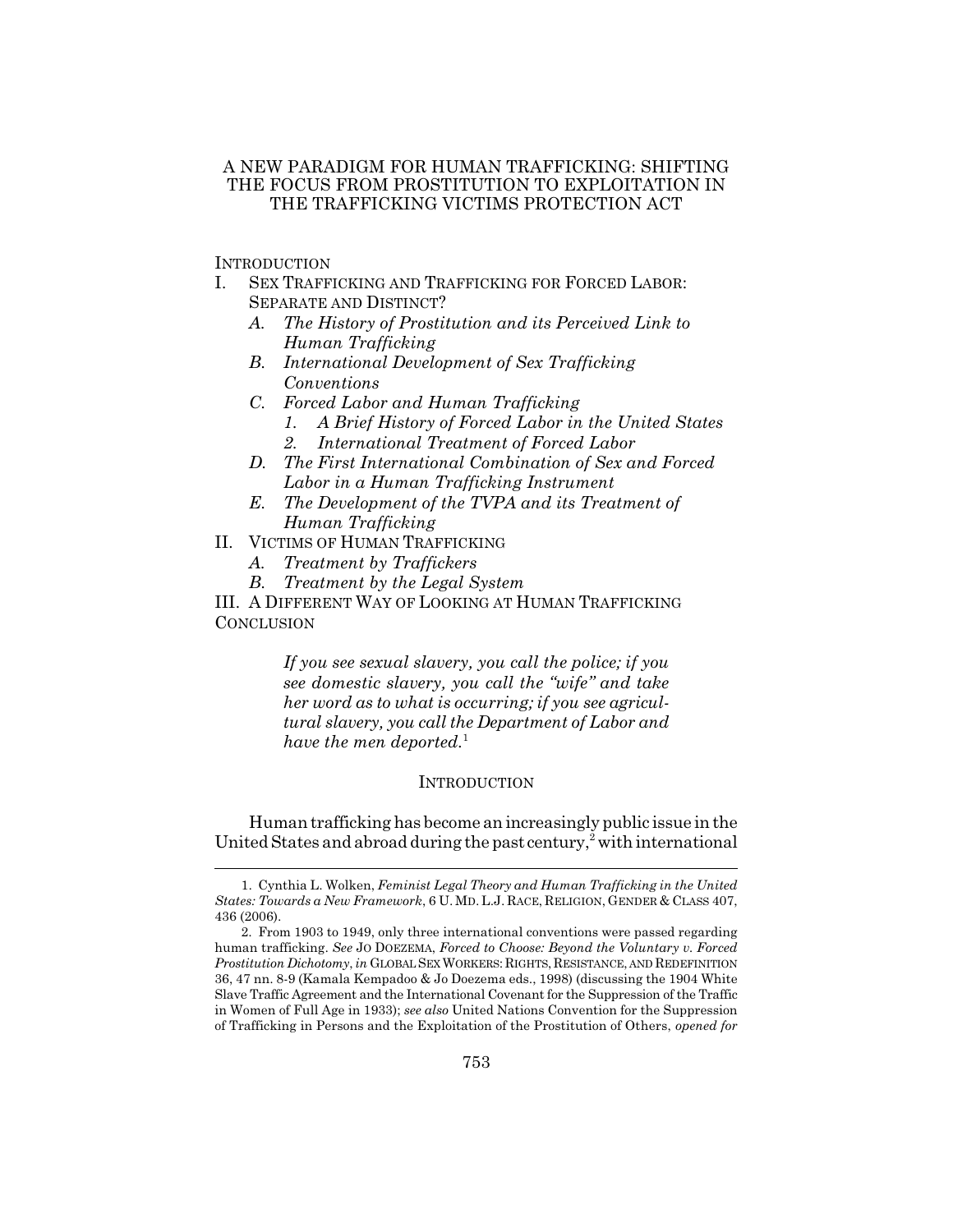treaties and conventions as well as domestic legislation accumulating quickly; this is perhaps an indication of the attention governments have been paying to the issue.<sup>3</sup> Much of the attention is attributable to the efforts of people and non-governmental organizations with an anti-prostitution, also known as abolitionist, stance.<sup>4</sup> These abolitionist organizations brought the topic of human trafficking to the public's attention by focusing on what they term "sex trafficking," or trafficking for the purpose of commercial sexual exploitation, paying only slight attention to persons trafficked for other purposes.<sup>5</sup> In 2000, Congress passed the Trafficking Victims Protection Act (TVPA)<sup>6</sup> to protect victims, prosecute perpetrators, and prevent further human trafficking.7 Despite its alleged goal of reducing human trafficking as a whole, in reality it continues to concentrate on sex trafficking and anti-prostitution efforts with minimal attention paid to all other forms of human trafficking.<sup>8</sup>

Statistics about human trafficking are extremely unreliable, so it is difficult to know how many people are actually trafficked into the United States or other nations every year, and for what purpose.<sup>9</sup> From 1999 to 2005, the United States government's estimate of the number of victims trafficked into the United States ranged from as many as  $50,000$  to as few as  $17,000$ .<sup>10</sup> The Government Accountability Office (GAO) has stated that there are methodological weaknesses,

3. DESTEFANO, *supra* note 2, at 33-45 (discussing the history of human trafficking law in the United States).

6. Trafficking Victims Protection Act of 2000, 22 U.S.C. §§ 7101-7102 (2000).

*signature* Mar. 21, 1950, 96 U.N.T.S. 271 (being the first United Nations convention to address human trafficking). There were no domestic laws addressing human trafficking as such until the late 1990s. ANTHONY M.DESTEFANO, *Introduction* to THE WAR ON HUMAN TRAFFICKING: U.S. POLICY ASSESSED xvi (2007). Within the past eight years, several international covenants regarding human trafficking and slavery have been adopted by the United Nations, and domestic legislation in the United States has also increased. *See id.* at 32-46, 104-17 (discussing examples of this legislation).

<sup>4.</sup> *Id.* at 108-10.

<sup>5.</sup> *Id.* at 69. What exactly "commercial sexual exploitation" means depends upon the group defining it: some consider only forced sex work to be commercial sexual exploitation, and some consider all forms of sex work to be commercial sexual exploitation, whether it is voluntary or involuntary. DOEZEMA, *supra* note 2, at 37.

<sup>7.</sup> *Id.* § 7101(a) ("The purposes of this chapter are to combat trafficking in persons, a contemporary manifestation of slavery whose victims are predominantly women and children, to ensure just and effective punishment of traffickers, and to protect their victims.").

<sup>8.</sup> DESTEFANO, *supra* note 2, at 69.

<sup>9.</sup> U.S. GOV'T ACCOUNTABILITY OFFICE, HUMAN TRAFFICKING, BETTER DATA, STRATEGY, AND REPORTING NEEDED TO ENHANCE U.S.ANTITRAFFICKING EFFORTS ABROAD 2 (2006) [hereinafter GAO REPORT].

<sup>10.</sup> DESTEFANO, *supra* note 2, at 41; POLARIS PROJECT,HUMAN TRAFFICKING STATISTICS 2 (2009), *available at* http://nhtrc.polarisproject.org/materials/Human-Trafficking-Statistics .pdf (discussing other human trafficking statistics).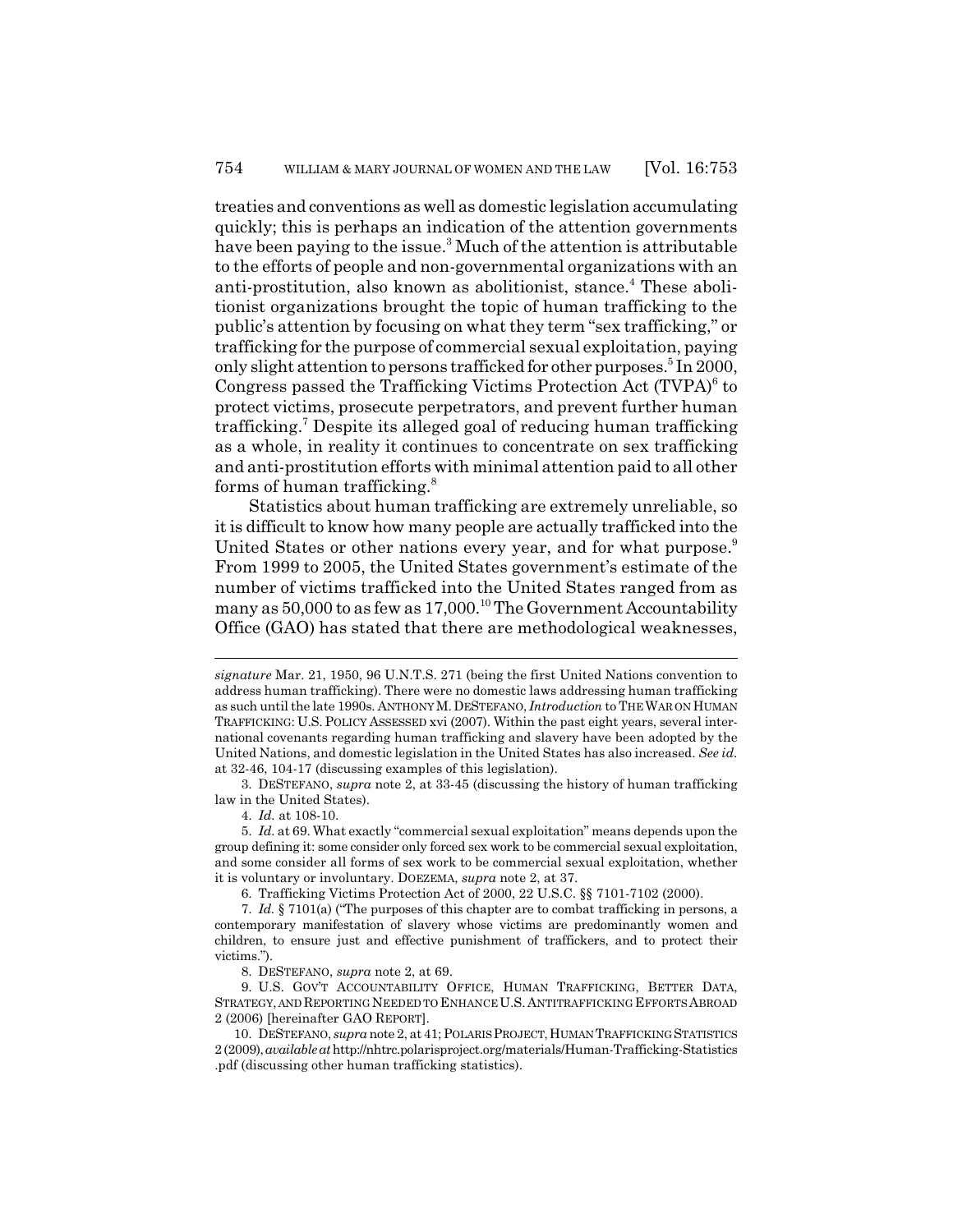gaps in data, and numerical discrepancies in the government's estimates.<sup>11</sup> In addition, the report points out that the distinctions between trafficking, smuggling, and migration are blurred.<sup>12</sup> While there are some clear differences in the definitions of smuggling in persons and trafficking in persons,<sup>13</sup> in practice the line is hard to draw.<sup>14</sup>

Migrant smuggling is defined as "[t]he procurement of the illegal entry of a person into a country of which the person is not a national or a permanent resident. Illegal entry means crossing borders without complying with the necessary requirements for legal entry into the relevant country."15 Smuggling is distinguished from human trafficking by several elements, the two most important being a lack of force, fraud, or coercion, and lack of exploitation after the person has been transported.<sup>16</sup> Despite these asserted differences, many smuggled migrants are exploited, and it is not clear whether they should be classified as victims of human trafficking.<sup>17</sup> Smuggled migrants may be forced into debt bondage to pay for the smuggling, or abused before, during, or after the illegal entry, so that the exploitative end result is the same.<sup>18</sup> The Trafficking in Persons (TIP) reports, released annually as required by the TVPA, make no attempt to distinguish between persons who are smuggled and persons who are trafficked.<sup>19</sup> The United States government's numbers are not the only questionable ones; depending on the organization and the year, estimates of trafficking victims range from  $480,000$  to four million worldwide.<sup>20</sup>

13. SILVIA SCARPA, TRAFFICKING IN HUMAN BEINGS: MODERN SLAVERY 68 (2008).

18. *Id.*

19. Susan W. Tiefenbrun, *Updating the Domestic and International Impact of the U.S. Victims of Trafficking Protection Act of 2000: Does Law Deter Crime?*, 38 CASE W. RES. J. INT'L L. 249, 271 (2006-2007); *see also* U.S. DEP'T OF STATE, TRAFFICKING IN PERSONS REPORT: JUNE 2008 290 (2008), *available at* http://www.state.gov/documents/ organization105501.pdf [hereinafter 2008 TIP REPORT] (stating that consent of the victim is irrelevant if threat, coercion, abduction, fraud, deceit, deception, or abuse of power is used to bring the victim into the State in order to take part in prostitution or pornography or various forms of exploitation, such as debt bondage or domestic servitude).

20. *See, e.g.*, U.N. Educ., Scientific & Cultural Org., Trafficking and HIV/AIDS Project, Data Comparison Sheets: Trafficking Estimates, http://www.unescobkk.org/culture/

<sup>11.</sup> GAO REPORT, *supra* note 9, at 10. The report goes on to state that the estimates are promulgated by one individual, that the source of much of the information is kept confidential, and that the resulting estimates are not replicable, casting further doubt on their reliability. *Id.*

<sup>12.</sup> *Id.* at 15 tbl.3.

<sup>14.</sup> *Id.*

<sup>15.</sup> U.S. Dep't of State, Human Smuggling and Trafficking Ctr. Charter and Amendments, http://www.state.gov/m/ds/hstcenter/41444.htm (last visited Mar. 28, 2010).

<sup>16.</sup> HUMAN SMUGGLING AND TRAFFICKING CTR.,FACT SHEET:DISTINCTIONS BETWEEN HUMAN SMUGGLING AND HUMAN TRAFFICKING 4 (2006), http://www.state.gov/documents/ organization/90541.pdf.

<sup>17.</sup> SHELDON X.ZHANG,SMUGGLING AND HUMAN TRAFFICKING IN HUMAN BEINGS:ALL ROADS LEAD TO AMERICA 108 (2007) (describing some of the threats that illegal immigrants may face from their smugglers).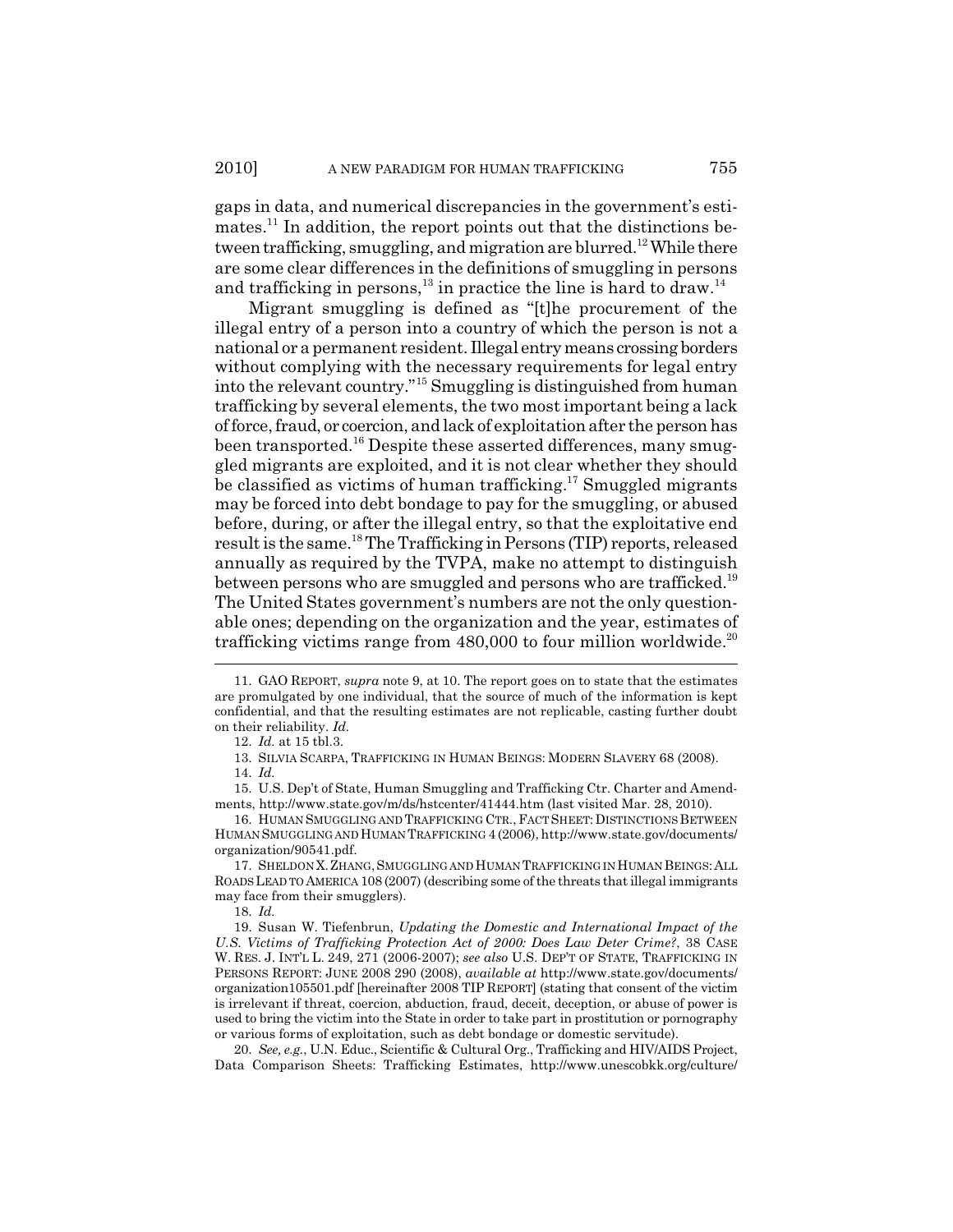Many analysts agree, however, that victims of sex trafficking generally account for half or less than half of all human trafficking in the United States.<sup>21</sup>

The right not to be held in slavery or servitude is generally recognized as a fundamental human right.<sup>22</sup> Why, then, do victims of sex trafficking get so much more attention than all other victims of human trafficking? Perhaps it is because the idea of women forced into sex work and horrifically abused is much more appalling and therefore more appealing to the media and politicians who are seeking to please their viewers and constituents, than the idea of men and women who are forced into domestic servitude, agricultural slavery, or other forms of forced labor, which are not nearly as titillating.<sup>23</sup> The difference between a victim of sex trafficking and other forms of

21. *See, e.g.*, Kevin Bales et al., *Hidden Slaves: Forced Labor in the United States*, 23 BERKELEY J. INT'L L. 47, 48 (2005) (stating that prostitution and sex services make up fortysix percent of forced labor; domestic service makes up twenty-seven percent; agriculture is ten percent; sweatshop/factory is five percent; and restaurant and hotel work is four percent); Jacqueline Berman, *The Left, the Right, and the Prostitute: The Making of U.S. Antitrafficking in Persons Policy*, 14 TUL. J. INT'L & COMP. L. 269, 284 (2006) (stating that the International Labor Organization projects that "[forty-three percent] of those who are trafficked are put into forced labour for 'commercial sexual exploitation' . . . ."); Grace Chang & Kathleen Kim, *Reconceptualizing Approaches to Human Trafficking: New Directions and Perspectives From the Field(s)*, 3 STAN. J. C.R. & C.L. 317, 324-25 (2007) (stating that service providers for victims of human trafficking report that only one-third of their cases involve victims of sex trafficking); INT'L LABOUR ORG., A GLOBAL ALLIANCE AGAINST FORCED LABOR, REPORT I(B) 14 fig. 1.4 (2005), *available at* http://www.ilo.org/ public/english/standards/relm/ilc/ilc93/pdf/rep-i-b.pdf [hereinafter GLOBAL ALLIANCE] (projecting that forty-three percent of trafficking victims are trafficked for purposes of commercial sexual exploitation).

22. *See* U.S.CONST.amend.XIII, § 1 (abolishing slavery in the United States); *see also* Trafficking Victims Protection Act of 2000, 22 U.S.C. § 7101(22) (2000) ("[T]he Declaration of Independence[ ] recognizes the inherent dignity and worth of all people. It states that all men are created equal and that they are endowed by their Creator with certain unalienable rights. The right to be free from slavery and involuntary servitude is among those unalienable rights."); Convention to Suppress the Slave Trade and Slavery, Sept. 25, 1926, 46 Stat. 2183, 60 L.N.T.S. 253, 263 (illustrating the adoption of certain measures to prevent and suppress slavery by many nations).

23. This has been put forth as a reason by multiple commentators. *See, e.g.*, Wolken, *supra* note 1, at 414 (discussing how the media has portrayed sex trafficking).

our-projects/ (last visited Mar. 29, 2010) (follow "Trafficking and HIV/AIDS Project" hyperlink; then follow "Trafficking Statistics Database" hyperlink; then follow "data comparison sheets" hyperlink) (stating that the U.N. High Commissioner for Refugees reported in 2008 that 2.5 million people are trafficked worldwide each year; the U.N. Development Fund for Women reported 500,000 to two million in 2008; and the United States government has reported from 600,000 to 800,000 in 2008); U.N. Educ., Scientific & Cultural Org., Trafficking Project, Data Comparison Sheet #1 (v.2): Worldwide Trafficking Estimates by Organization (Feb. 2008), http://www.unescobkk.org/fileadmin/ user\_upload/culture/Trafficking/statdatabase/Worldwide\_Estimates\_Feb2008.pdf(stating that the FBI reported up to two million in 2001 and the U.N. reported approximately one million in 2000). One factor behind the huge discrepancy may be that the definition of trafficking varies between countries and organizations. GAOREPORT, *supra* note 9, at 15 tbl.3.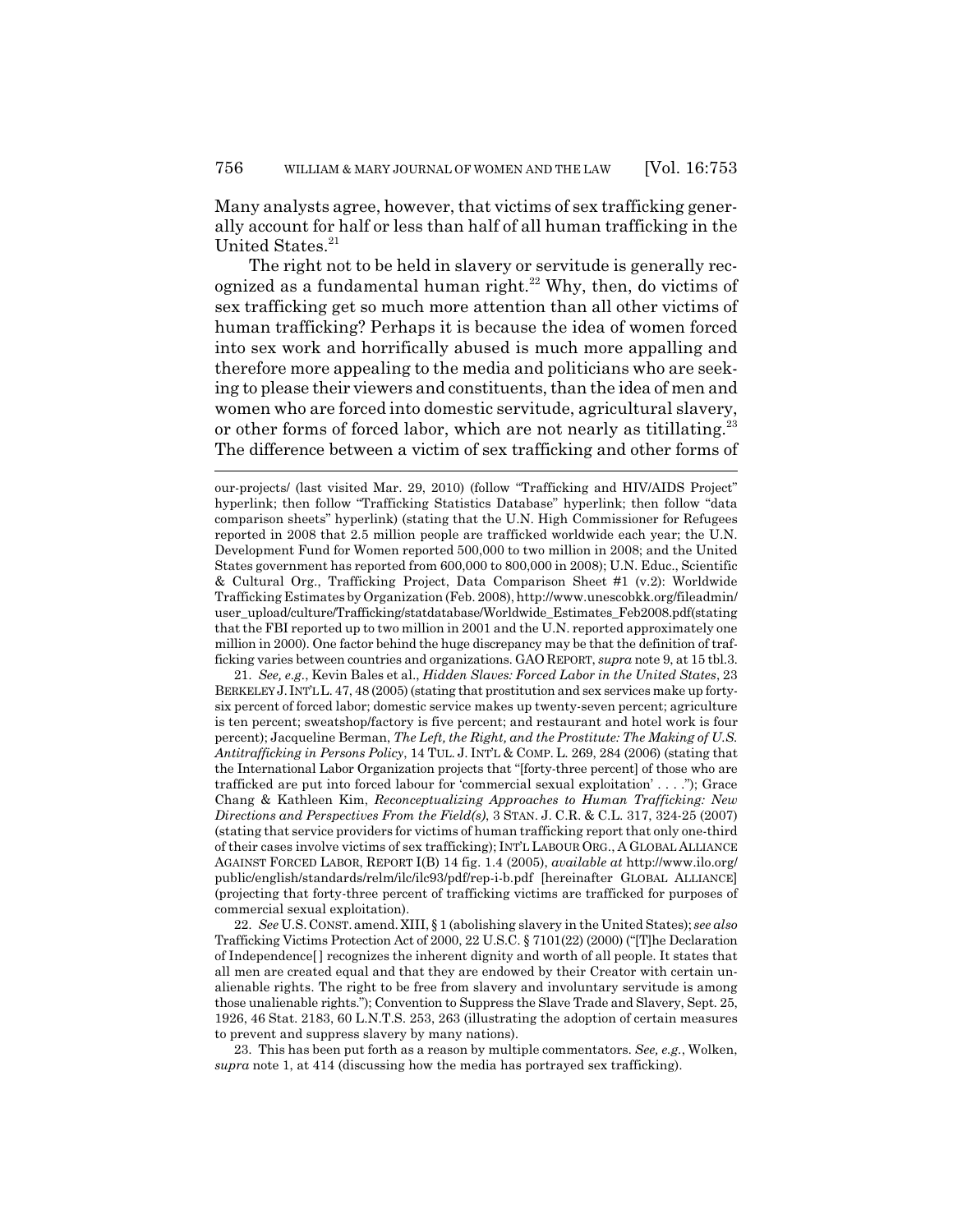trafficking is not so easily drawn, however, and it has been argued that many "victims" of sex trafficking are in fact voluntary prostitutes who are migrating in order to find a better life.<sup>24</sup> It is undisputed that many victims of other forms of trafficking suffer extreme emotional, physical, and sexual abuse at the hands of their captors.25 The harms that victims of labor trafficking face track the harms inflicted upon victims of sex trafficking<sup>26</sup> and should not be considered distinguishable merely because the source of the harm differs.

Human trafficking has become a political issue, not in small part because of a conflation of prostitution with human trafficking.<sup>27</sup> Prostitution has been vilified in United States society<sup>28</sup> and politics, and as a result, equating human trafficking with prostitution may have been a politically expedient way to attack the human trafficking problem while furthering the abolitionist agenda. The political choice to link human trafficking with prostitution may have helped bring sex trafficking into the public discourse,<sup>29</sup> but it ignores labor trafficking and all the harms inflicted upon those victims.

This Note argues that sex trafficking should not be distinguished from other forms of human trafficking in the TVPA. While individual states within the United States have also implemented anti-trafficking laws,<sup>30</sup> this Note will concentrate on the TVPA.<sup>31</sup> Part I will discuss

28. *See infra* Part I for a discussion of the evolution of American societal, cultural, and political views on prostitution.

29. *See infra* text accompanying notes 37-71 for a discussion of how fears about prostitution gradually transformed into fears about sex trafficking.

<sup>24.</sup> KAMALA KEMPADOO, *Introduction*: *Globalizing Sex Workers' Rights*, *in* GLOBAL SEX WORKERS: RIGHTS, RESISTANCE, AND REDEFINITION, *supra* note 2, at 15-17.

<sup>25.</sup> Wolken, *supra* note 1, at 433-34; *see also* Bales et al., *supra* note 21, at 71 (stating that the victims of labor trafficking are often sexually abused).

<sup>26.</sup> *See infra* Part II.

<sup>27.</sup> *See, e.g.*, 22 U.S.C. § 7110(g)(2) (2006) (disallowing government aid to nongovernmental organizations unless they state in their policy statements that they do not support, promote, or advocate prostitution or help prostitutes who continue to work as prostitutes).

<sup>30.</sup> HEATHER J. CLAWSON ET AL., ICF INT'L,PROSECUTING HUMAN TRAFFICKING CASES: LESSONS LEARNED AND PROMISING PRACTICES 4 (Sept. 2008) (unpublished, on file with the National Institute of Justice), *available at* http://www.ncjrs.gov/pdffiles1/nij/grants/223972 .pdf; PHYLLIS J. NEWTON ET AL., NAT'L OPINION RESEARCH CTR., FINDING VICTIMS OF HUMAN TRAFFICKING 6 (Oct. 2008) (unpublished, on file with the National Institute of Justice), *available at* http://www.ncjrs.gov/pdffiles1/nij/grants/224393.pdf. One report by the National Institute of Justice found that most trafficking cases are referred to the Immigration and Customs Enforcement (ICE) or the Federal Bureau of Investigations (FBI), even if the investigation starts at the state level. *Id.* at 54.

<sup>31.</sup> For a comprehensive analysis of state trafficking legislation and recommendations for further state action with respect to human trafficking, see Melynda H. Barnhart, *Sex and Slavery: An Analysis of Three Models of State Human Trafficking Legislation*, 16 WM. & MARY J. WOMEN & L. 83 (2009).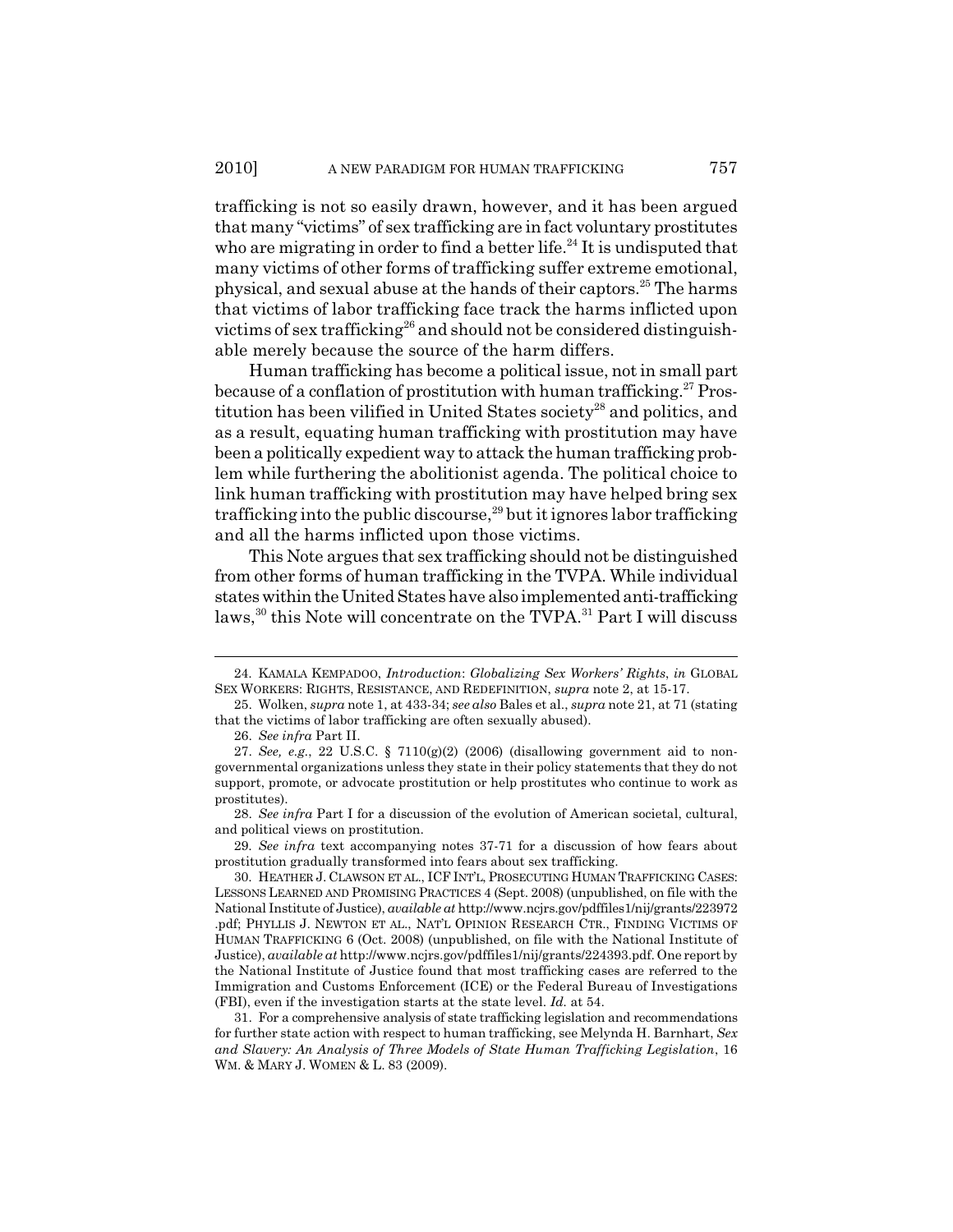the historical difference in attitudes between sex work and forced labor in the United States and how these attitudes contributed to the political choice to develop human trafficking into two categories within the TVPA: "sex trafficking" and "other human trafficking." Forced labor, while no longer acceptable in the United States, does not garner the abhorrence that sex work, often seen as "evil," does.<sup>32</sup> Part II will compare the treatment of victims of the different forms of human trafficking, both by their captors and by the TVPA. The separation into "sex" and "other" forms of trafficking harms victims of human trafficking by allowing the government to easily make the argument that human trafficking is primarily sex trafficking, and sex trafficking springs from prostitution, thus abolition of prostitution will solve the problem of human trafficking.<sup>33</sup> While the government's attention in the TVPA is focused on anti-prostitution efforts, victims of actual trafficking are suffering, and the true issue of people forced into modern-day slavery is ignored.<sup>34</sup> The final Part will argue that combining sex trafficking and other forms of human trafficking into one category within the TVPA that does not distinguish between forced sex and forced labor is a possible solution to the problems that arise from the false distinction drawn between forced sex work and other forms of forced labor.

# I. SEX TRAFFICKING AND TRAFFICKING FOR FORCED LABOR: SEPARATE AND DISTINCT?

The perceived connection between prostitution and human trafficking has impacted domestic anti-trafficking efforts and, to a lesser extent, international anti-trafficking efforts. Both the United States and the international community have separated the issue of trafficking for sexual exploitation from that of trafficking for labor exploitation, over-emphasizing the link between human trafficking and prostitution.35 As a result, both communities have been much slower to address labor trafficking than they were to address sex trafficking.<sup>36</sup>

<sup>32.</sup> *See infra* text accompanying notes 30-48 and 68-96.

<sup>33.</sup> See, for example, E. BENJAMIN SKINNER, A CRIME SO MONSTROUS: FACE-TO-FACE WITH MODERN-DAY SLAVERY 53 (2008), in which Michael Horowitz, one of the biggest influences on the TVPA, stated that "[i]f you want to end the enslavement of those in debt bondage in the brick factories in India, the best thing you can do is put all of the sex traffickers in jail, and just drive a stake right through the heart of that system." Similarly, John Smith, the Director of the United States Department of State Office to Monitor and Combat Trafficking in Persons, said that " 'trafficking in women, the sex pillar of slavery, cannot be viewed separately from prostitution.' " Berman, *supra* note 21, at 274.

<sup>34.</sup> *See infra* text accompanying notes 159-74.

<sup>35.</sup> *See infra* text accompanying notes 39-69 and 94-104.

<sup>36.</sup> *See infra* text accompanying notes 39-69 and 94-104.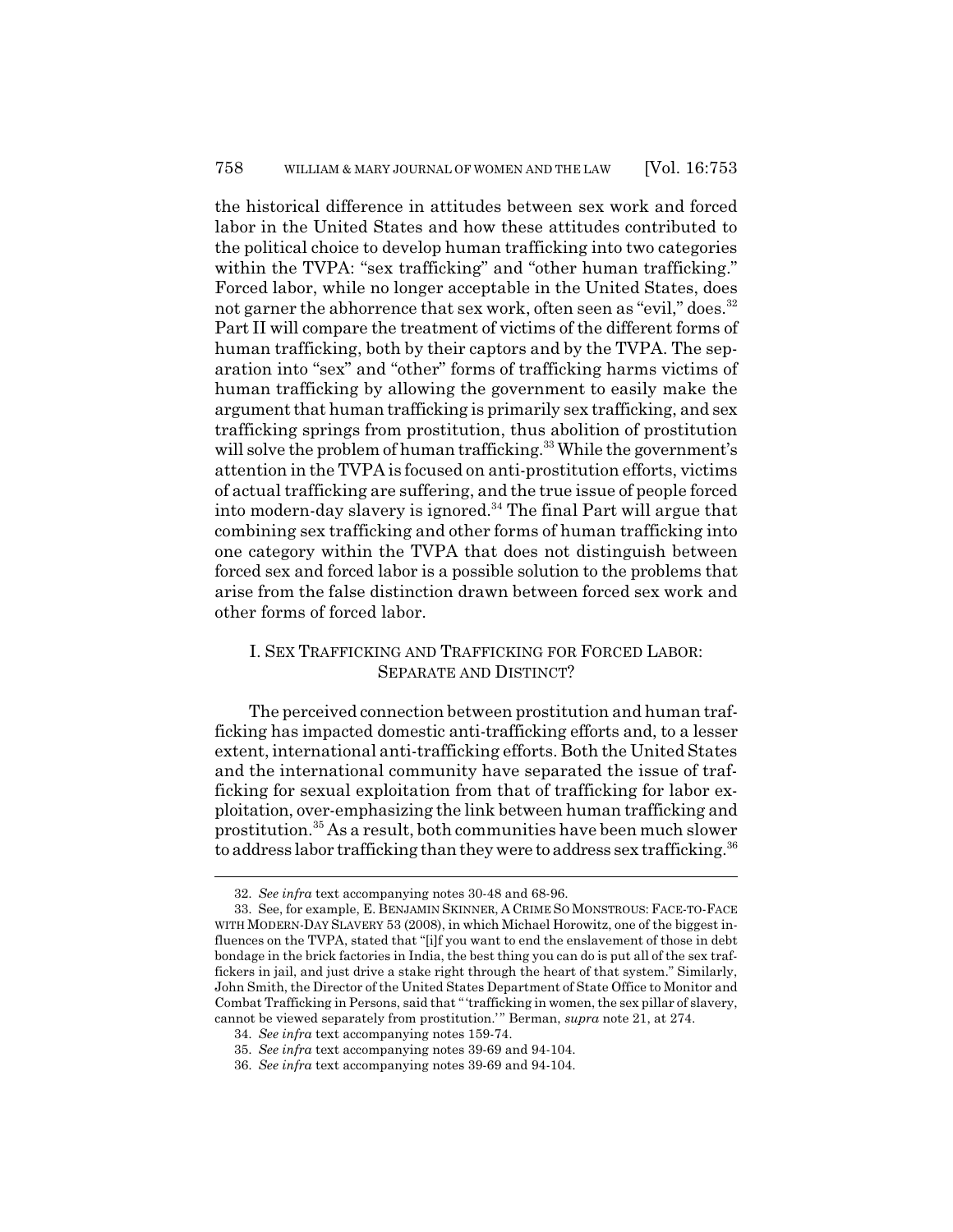# *A. The History of Prostitution and its Perceived Link to Human Trafficking*

Prostitution has been called the "oldest profession" in the world.<sup>37</sup> The United States has never legalized prostitution, although antiprostitution laws have been enforced to varying degrees throughout its history.<sup>38</sup> Anti-prostitution sentiment has ebbed and flowed,<sup>39</sup> but the government tolerated prostitution as a "necessary evil" 40 until the early twentieth century.41 This tolerance may be explained by the increasing visibility of prostitution throughout the years leading up to 1918: as commercialization and industrialization increased, women began leaving the home to help support their families and ended up working in situations where sexual exploitation was common, becoming part of the "potential supply" of new prostitutes. $42$  As prostitution increased, so too did disapproval of the "profession." <sup>43</sup>

Anti-prostitution reforms in the United States began developing in the nineteenth century.<sup>44</sup> These reforms centered on the idea of women as morally corrupt, although efforts ranged from purely abolitionist efforts to including in the reforms attempts to aid prostitutes.<sup>45</sup> By the late nineteenth century, efforts had shifted almost entirely to abolitionism, strongly supported by the feminist movement.<sup>46</sup> Legalization of prostitution in Europe gave rise to fears of "white slavery," <sup>47</sup>

<sup>37.</sup> *See, e.g.*, NILS JOHAN RINGDAL,LOVE FOR SALE:AWORLD HISTORY OF PROSTITUTION 4 (Richard Daly trans., Grove Press 1st ed. 2004) (1997) ("It is an adage that prostitution is the world's oldest profession."); RUTH ROSEN,THE LOST SISTERHOOD:PROSTITUTION IN AMERICA, 1900-1918, at 1 (1982) ("Calvinists had certainly inherited a harsh judgment of women in the 'oldest profession.'"); GENE SIMMONS, LADIES OF THE NIGHT: A HISTORICAL AND PERSONAL PERSPECTIVE ON THE OLDEST PROFESSION IN THE WORLD 13 (2008) (referring to prostitution as the "first profession").

<sup>38.</sup> STEVEN SEIDMAN, THE SOCIAL CONSTRUCTION OF SEXUALITY 115 (2003). For example, forced sexual service of indentured servants and slaves was called prostitution before indentured servitude and slavery became illegal. ROSEN, *supra* note 37, at 2.

<sup>39.</sup> *See* ROSEN, *supra* note 37, at 4-5 (discussing the evolving views of prostitution throughout the Progressive and Victorian eras).

<sup>40.</sup> *Id.* at xi.

<sup>41.</sup> *Id.* at xii.

<sup>42.</sup> *Id.* at 2-3 (explaining how industrialization led to more of a dependence on cash as families became less self-sufficient and began buying things that they had previously produced).

<sup>43.</sup> *Id.* at 7.

<sup>44.</sup> *Id.*

<sup>45.</sup> *Id.* at 6-8 (pointing out that male reform groups portrayed prostitutes as evil women who wanted to corrupt "innocent young men," while female reform groups thought that poverty, in addition to moral ignorance or corruption, was the cause of prostitution). 46. *Id.* at 11.

<sup>47.</sup> Despite the moniker "white slavery," non-Caucasian women were included as victims of the trade. *See id.* at 12, 121 (discussing the booming trade in Chinese prostitutes on the West Coast during the middle nineteenth century to early twentieth century).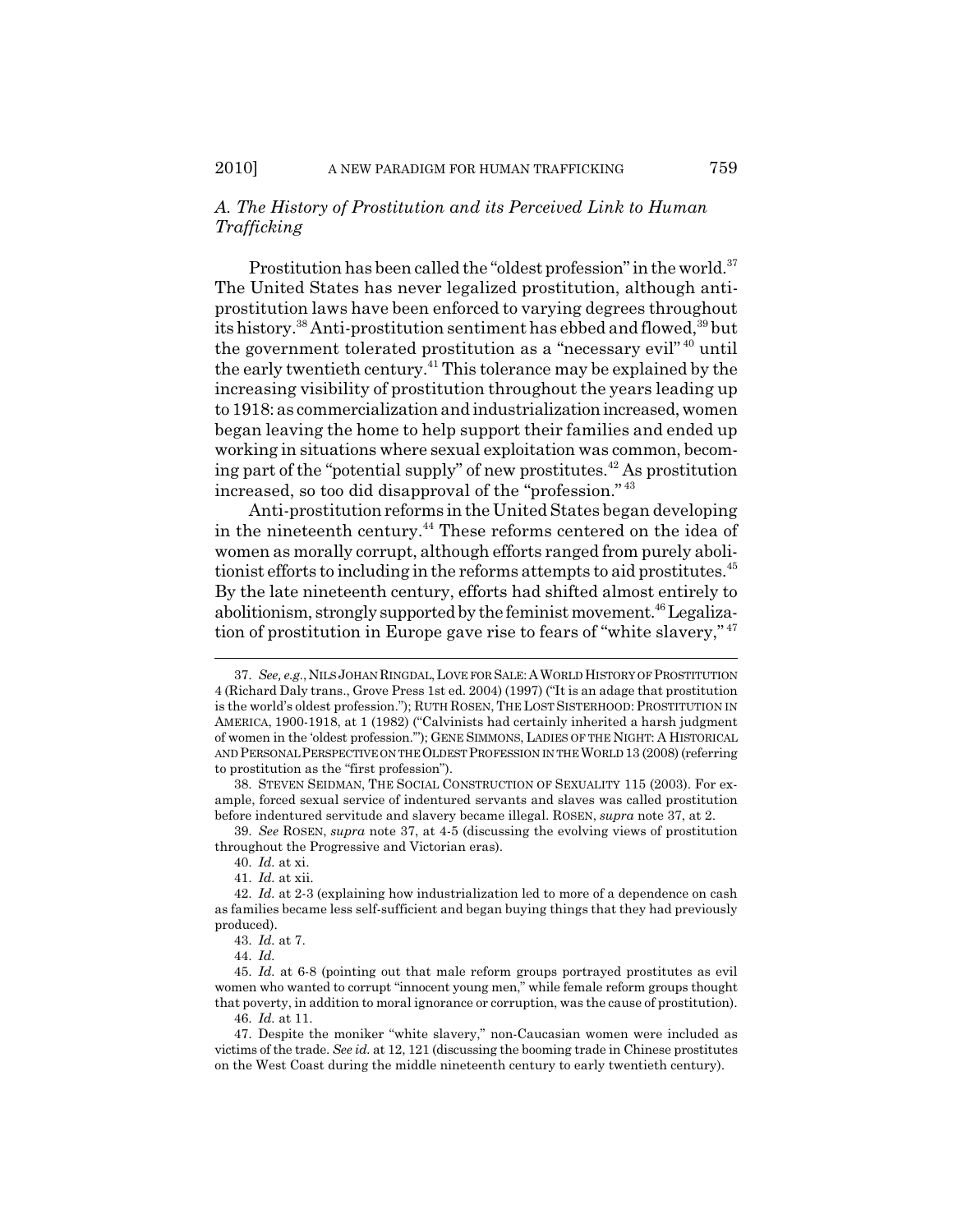an international slave market comprised of young, white women, kidnapped from their homes and forced into the brothels of Europe.<sup>48</sup> Abolitionists expressed the view that prostitution was the *cause* of white slavery, and support for abolitionist work grew worldwide.<sup>49</sup>

With white slavery came the beginnings of the anti-trafficking movement. In 1909, a commission appointed by Congress reported that white slavery did exist in the United States, and that it was fueled by trade in women for the purpose of forced prostitution.<sup>50</sup> Some reformers considered all prostitutes to be victims of white slavery,<sup>51</sup> but did not seem to address the idea of white slavery as providing slaves for purposes other than prostitution, such as domestic servitude.<sup>52</sup> White slavery was an international concern, prompting the passage of the 1904 League of Nations International Agreement for the Suppression of the White Slave Traffic, which explicitly focused on women transported for "immoral purposes" only.<sup>53</sup> The United States government followed with implementation of the Mann Act, originally called the White Slave Traffic Act, making transportation of a woman or girl across state lines for "any . . . immoral purpose" a  $felony.<sup>54</sup>$  With such a historical focus on anti-prostitution sentiment, combined with fear that prostitution breeds a slave trade in women and trafficking in women breeds prostitution, it is little surprise that sex trafficking developed as a separate category from all other forms of trafficking in the United States and elsewhere. Since the 1904 White Slave Traffic Agreement, countries worldwide have increasingly participated in efforts to halt human trafficking, with a spotlight on sex trafficking.<sup>55</sup>

<sup>48.</sup> *Id.* at 12. This is extremely similar to modern media attention paid to sex trafficking. *See, e.g.*, Wolken, *supra* note 1, at 414-15 (analyzing a made-for-TV documentary supposedly about human trafficking as a whole, when the only subjects are young, beautiful, white women who are forced into prostitution).

<sup>49.</sup> ROSEN, *supra* note 37, at 12-13, 15 ("The growing hysteria over white slavery greatly contributed to the momentum of the antivice movement.").

<sup>50.</sup> *Id.* at 15.

<sup>51.</sup> *Id.* at 113.

<sup>52.</sup> *See* International Agreement for the Suppression of the White Slave Traffic art. 1, May 18, 1904, 35 Stat. 1979, 1 L.N.T.S. 83 [hereinafter 1904 White Slave Traffic Agreement] (stating that the agreement relates only to "the procuration of women or girls . . . in a view to their debauchery"); *see also* ROSEN, *supra* note 37, at 116-18 (explaining that white slavery began as the concept of factory workers held captive to their jobs, but quickly lost that meaning and became predominantly an alternative term for the idea of traffic in women).

<sup>53. 1904</sup> White Slave Traffic Agreement, *supra* note 52.

<sup>54.</sup> White Slave Traffic Act, ch. 395, § 2-3, 36 Stat. 825 (1910) (codified as amended at 18 U.S.C. §§ 2421-2424 (2006)).

<sup>55.</sup> *See infra* text accompanying notes 49-71.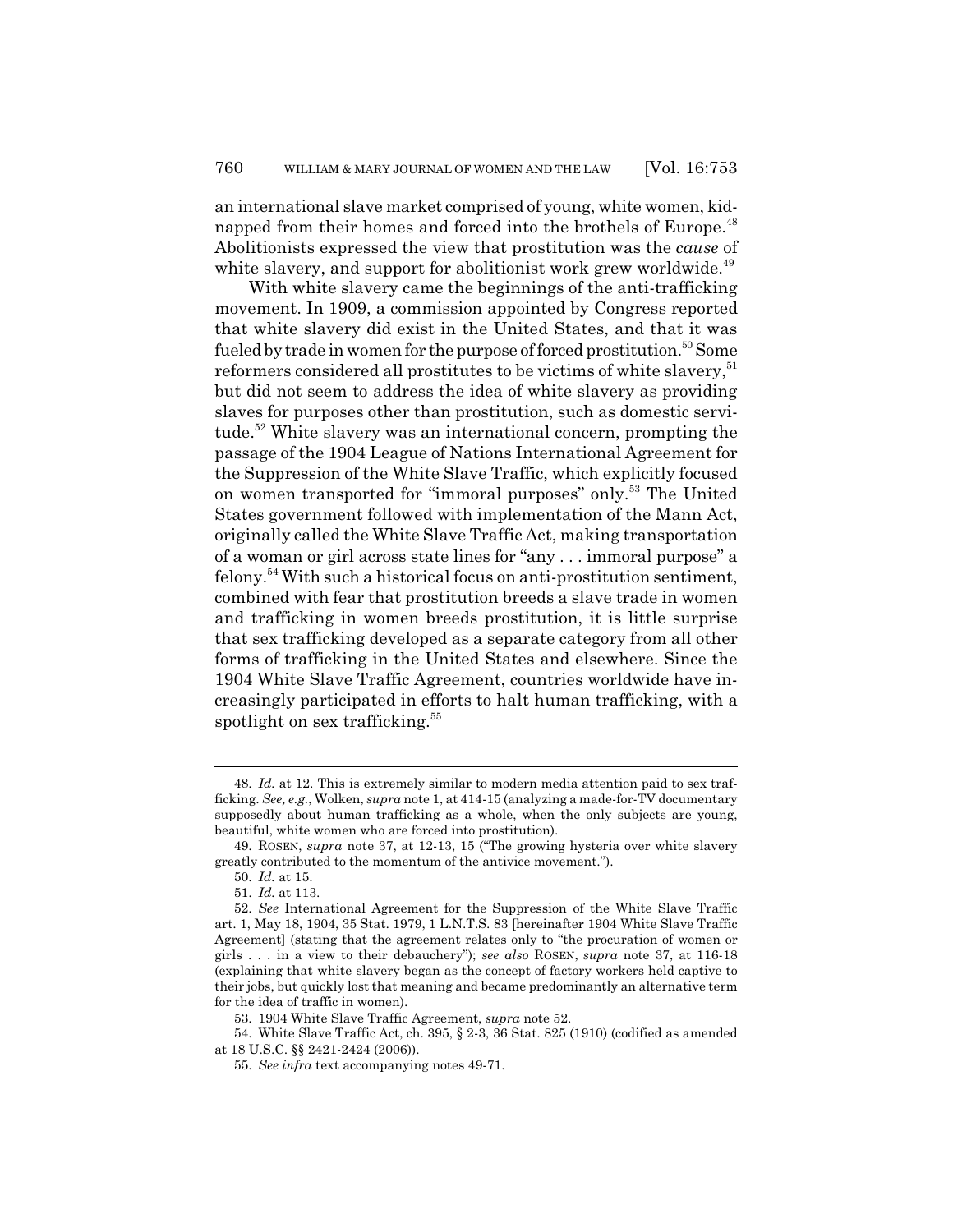#### *B. International Development of Sex Trafficking Conventions*

After the Agreement for the Suppression of the White Slave Traffic, the next international instrument to discuss human trafficking was the 1910 International Convention for the Suppression of White Slave Traffic, based primarily upon the 1904 White Slave Traffic Agreement.<sup>56</sup> It concentrated solely on women being transported for "immoral purposes," and it added the caveat that the woman's consent was irrelevant.<sup>57</sup> It also added language forbidding the use of "fraud, [] the use of violence, threats, abuse of authority, or any other means of constraint" in order to "hire[], abduct[] or entice[], a woman or a girl  $\dots$ ."<sup>58</sup> In addition, it provided for punishment of the trafficker, unlike the 1904 White Slave Traffic Agreement.<sup>59</sup>

The International Convention for the Suppression of the Traffic in Women and Children followed in  $1921$ .<sup>60</sup> This convention also built upon the previous instruments; the signatories agreed to ratify or adhere to the 1904 White Slave Traffic Agreement and the International Convention of 1910, $61$  and added language prohibiting the traffic of children of either sex. $^{62}$  In 1933, various nations adopted another convention, the International Convention for the Suppression of the Traffic in Women of Full Age, again building upon the previous instruments.63 It did not make any substantial changes to the previous agreements in terms of defining human trafficking, but added more provisions relating to the prosecution of perpetrators.<sup>64</sup> In 1949, the United Nations (U.N.) passed the Protocol Amending the International Agreement for the Suppression of the White Slave Traffic and the International Convention for the Suppression of the

<sup>56.</sup> International Convention for the Suppression of the White Slave Traffic art. 7, 8, May 4, 1910, 98 U.N.T.S. 101 [hereinafter White Slave Traffic Convention].

<sup>57.</sup> *Id.* art. 1.

<sup>58.</sup> *Id.* art. 2.

<sup>59.</sup> *Id.*; 1904 White Slave Traffic Agreement, *supra* note 52.

<sup>60.</sup> International Convention for the Suppression of the Traffic of Women and Children, Sept. 30, 1921, 9 L.N.T.S. 415 [hereinafter International Convention Women and Children 1921]. Sixty-three States have ratified this convention. UNITED NATIONS, 1 MULTILATERAL TREATIES DEPOSITED WITH THE SEC'Y-GEN. 597-99 (2009) [hereinafter 1 MULTILATERAL TREATIES].

<sup>61.</sup> International Convention Women and Children 1921, *supra* note 60, at art. 1. 62. *Id.* art. 2.

<sup>63.</sup> International Convention for the Suppression of the Traffic in Women of Full Age, Oct. 11, 1933, 53 U.N.T.S. 49 [hereinafter International Convention Women of Full Age]. Only thirty-nine countries have ratified this treaty, but they include countries such as Iran and Sudan. 1 MULTILATERAL TREATIES, *supra* note 60, at 601-02.

<sup>64.</sup> International Convention Women of Full Age, *supra* note 63, at art. 3, 4.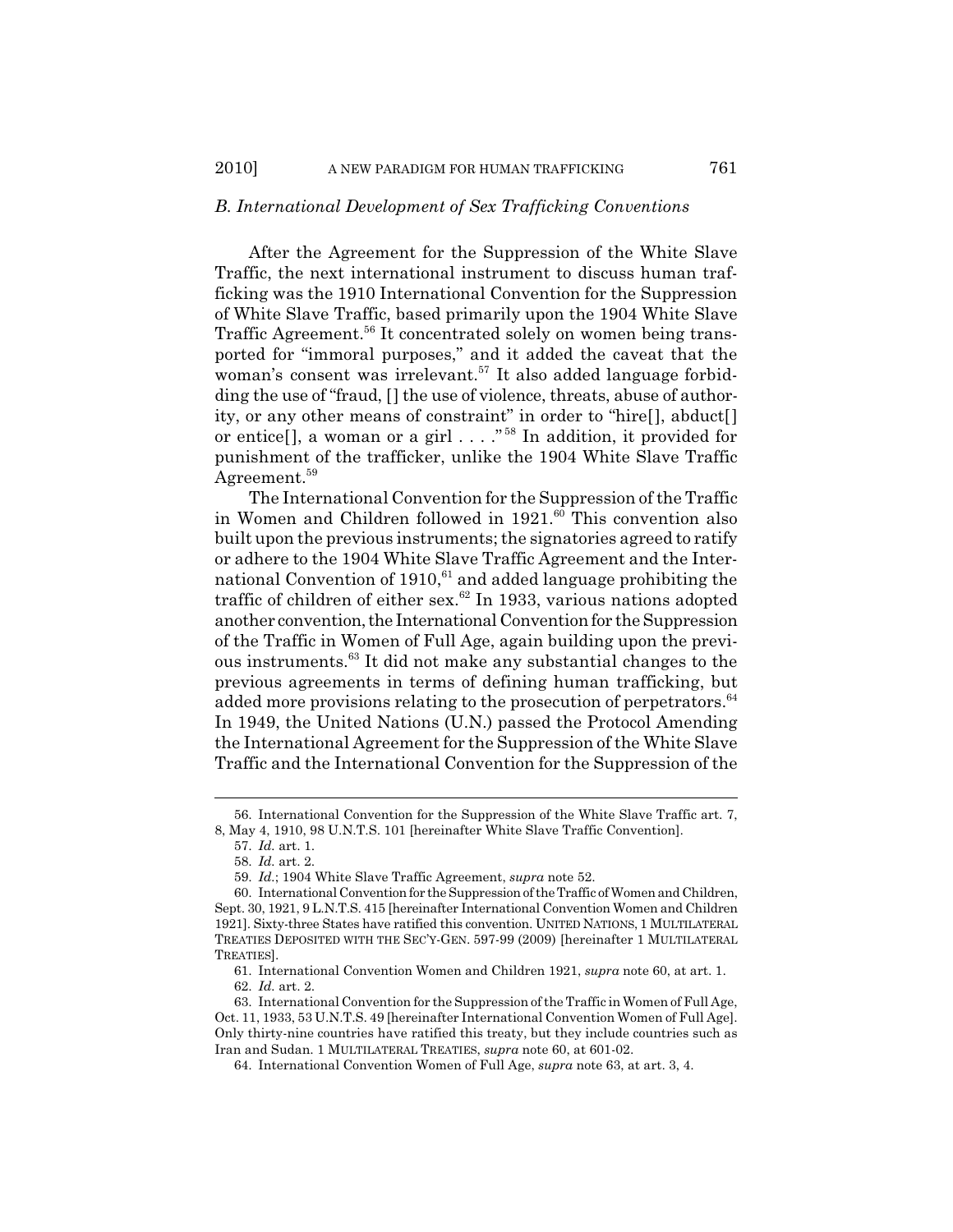White Slave Traffic,<sup>65</sup> and unlike the others, this entered into force in the United States in 1950.<sup>66</sup>

The first international convention to introduce new material after the creation of the U.N. was the International Convention for the Suppression of the Traffic in Persons and of the Exploitation of the Prostitution of Others, in 1949.<sup>67</sup> It explicitly linked prostitution to trafficking and provided anti-prostitution provisions<sup>68</sup> as well as general anti-trafficking provisions.<sup>69</sup> It also mentioned men for the first time, $70$  although it emphasized paying particular attention to women and children.<sup>71</sup>

The importance of these international conventions is the development of the idea that the victim's consent to being transported is irrelevant when the purpose of the transportation is "immoral." <sup>72</sup> While the treaties and agreements also added provisions regarding force, fraud, or coercion, $73$  the longstanding stance against "immoral" acts has informed every subsequent international treaty.<sup>74</sup> These international conventions created a weak system to prohibit trafficking of persons for prostitution, without addressing any other form of abuse or exploitation to which the trafficked persons may be subjected. The most significant result of these international treaties, for the purpose of the TVPA, is the constant reinforcement of the conception that prostitution and human trafficking are inextricably and exclusively linked to one another.<sup>75</sup>

<sup>65.</sup> Protocol Amending the International Agreement for the Suppression of the White Slave Traffic and the International Convention for the Suppression of the White Slave Traffic, May 4, 1949, T.I.A.S. No. 2332, 30 U.N.T.S. 23 [hereinafter Protocol Amending Agreements for the Suppression of the White Slave Traffic]. The 34 parties to this convention include Iran and Iraq, as well as the United States. 1 MULTILATERAL TREATIES, *supra* note 60, at 603-04.

<sup>66.</sup> Protocol Amending Agreements for the Suppression of the White Slave Traffic, *supra* note 65.

<sup>67.</sup> International Convention for the Suppression of the Traffic in Persons and of the Exploitation of the Prostitution of Others, Mar. 21, 1950, 96 U.N.T.S. 271 [hereinafter Convention for the Suppression of the Prostitution of Others]. There are ninety-five parties to this treaty, although the United States is not one of them. 1 MULTILATERAL TREATIES, *supra* note 60, at 614-16.

<sup>68.</sup> Convention for the Suppression of the Prostitution of Others, *supra* note 67, at art. 2.

<sup>69.</sup> *Id.* art. 1.

<sup>70.</sup> *Id.* art. 17 ("The Parties to the present Convention undertake . . . to check the traffic in persons of either sex for the purpose of prostitution.").

<sup>71.</sup> *Id.* art. 17(1), 20. 72. White Slave Traffic Convention, *supra* note 56, at art. 1.

<sup>73.</sup> *Id.* art. 2.

<sup>74.</sup> *See supra* text accompanying notes 37-55.

<sup>75.</sup> *See* Convention for the Suppression of the Prostitution of Others, *supra* note 67, at pmbl (calling human trafficking the "accompanying evil" of prostitution).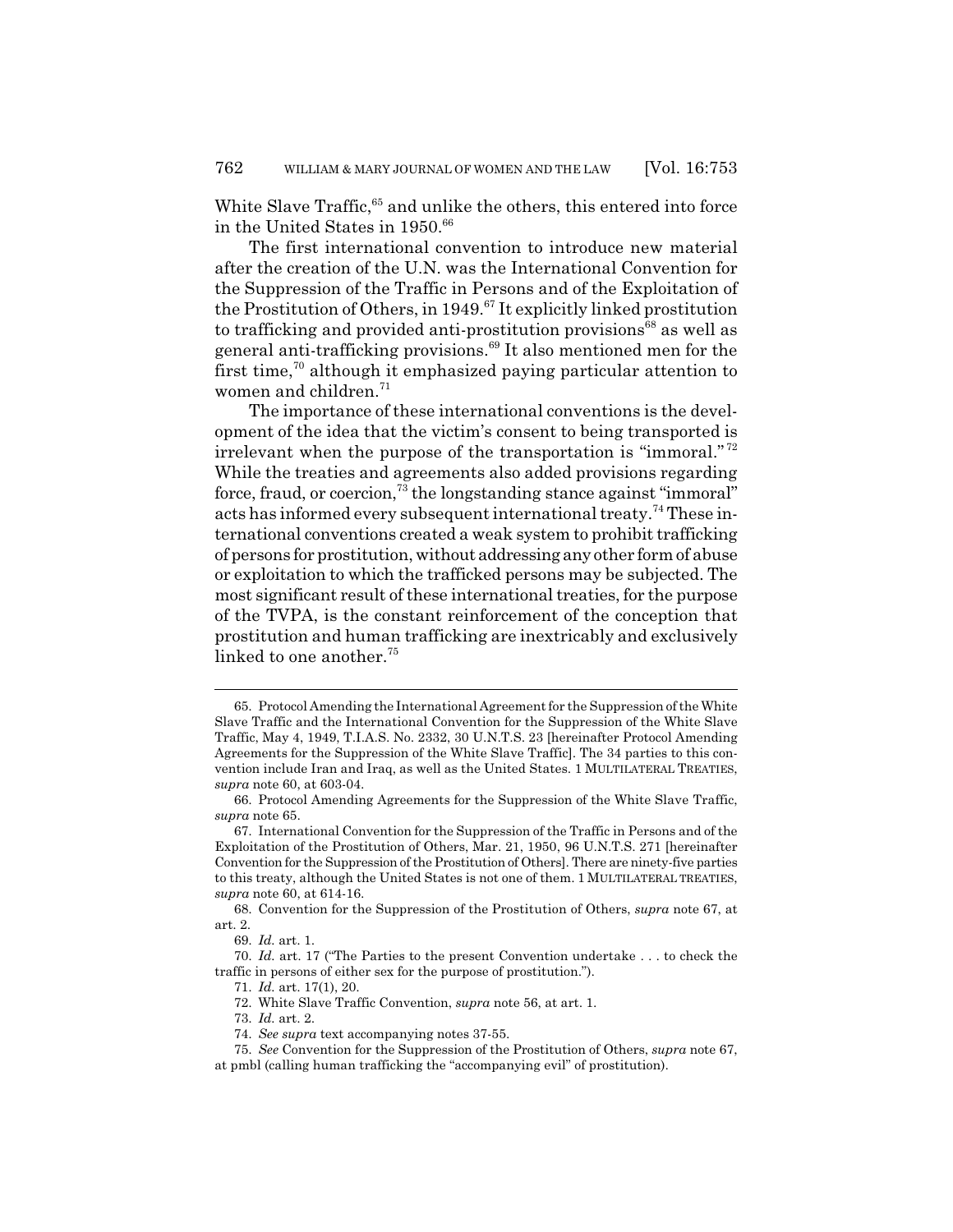# *C. Forced Labor and Human Trafficking*

#### *1. A Brief History of Forced Labor in the United States*

Meanwhile, both the political arena and the media have largely ignored forced labor in the United States,<sup>76</sup> despite the fact that the United States abolished slavery in 1865.77 Unlike the "necessary evil" of prostitution,78 American wealth and political power were built upon the backs of slaves, indentured servants, and others like them.79 Indentured servitude existed even before the widespread use of slave labor.<sup>80</sup> In this system, laborers would contract with someone to provide labor for a set period of time, usually three to seven years, in exchange for the price of travel to the United States.<sup>81</sup> While under the contract, the indentured servant had few to no rights and was considered property, much like a slave, to the point that the "employers" would bequest their indentured servants to friends and family in their wills.<sup>82</sup> The similarities to modern-day trafficking are striking: many of the indentured servants were kidnapped or coerced into service;83 the period of servitude or the debt to be worked off was often hazily defined, known only to the employer;<sup>84</sup> and the servants were abused or even sometimes killed, often with impunity.<sup>85</sup>

Indentured servitude tapered off to be replaced by slave labor,  $86$ which only further boosted the American economy.<sup>87</sup> Cultivation of cotton propelled the United States into the world economy, and the demands of the cotton industry ruled America's economic policies.<sup>88</sup>

80. DON JORDAN & MICHAEL WALSH, WHITE CARGO: THE FORGOTTEN HISTORY OF BRITAIN'S WHITE SLAVES IN AMERICA 14 (2008).

85. *See id.* at 198-200 (discussing one Maryland plantation owner who murdered one indentured servant and beat another).

<sup>76.</sup> HUMAN RIGHTS CTR., HIDDEN SLAVES: FORCED LABOR IN THE UNITED STATES 9 (2004).

<sup>77.</sup> U.S. CONST. amend. XIII, § 1.

<sup>78.</sup> *See supra* text accompanying note 40.

<sup>79.</sup> *See* JAMES OLIVER HORTON & LOIS E. HORTON, SLAVERY AND THE MAKING OF AMERICA 7, 28, 33, 41 (2009) (describing slavery's importance to the early American economy); 1 SLAVERY IN THE UNITED STATES: A SOCIAL, POLITICAL, AND HISTORICAL ENCYCLOPEDIA 110 (Junius P. Rodriguez, ed. 2007) [hereinafter SLAVERY IN THE UNITED STATES] ("The economic expansion of the United States was rooted in the interconnectedness that existed between raw cotton produced in the South by slave laborers and the textile mills of the North that spun southern cotton into manufactured products.").

<sup>81.</sup> SLAVERY IN THE UNITED STATES, *supra* note 79, at 86.

<sup>82.</sup> JORDAN & WALSH, *supra* note 80, at 108-09.

<sup>83.</sup> *Id.* at 127-36.

<sup>84.</sup> *Id.* at 122.

<sup>86.</sup> SLAVERY IN THE UNITED STATES, *supra* note 79, at 345.

<sup>87.</sup> *Id.* at 109.

<sup>88.</sup> *Id.* at 110-11.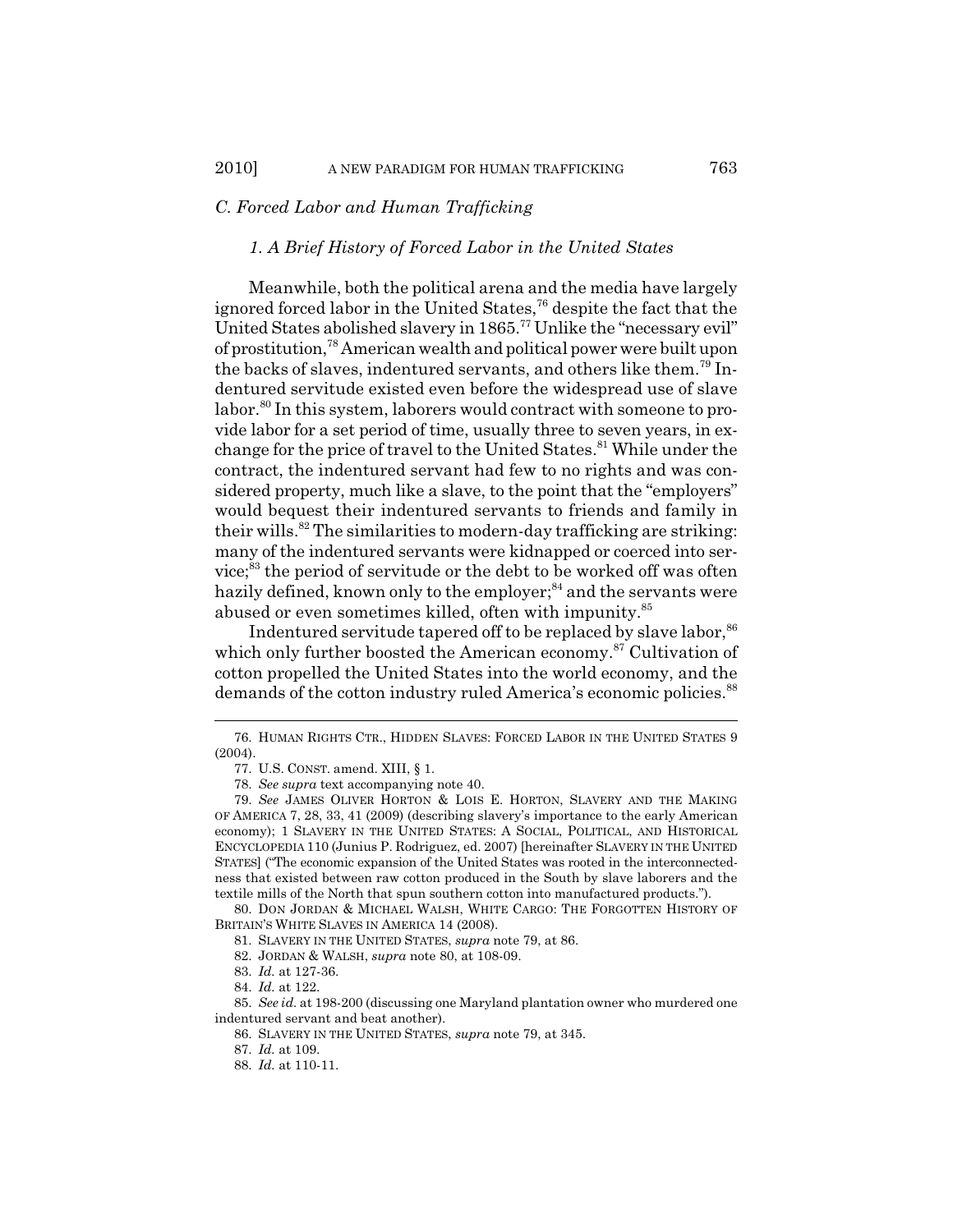Maintaining economic growth required slaves, because only with the use of slaves could the plantation owners keep up with domestic and global demand for cotton.<sup>89</sup> With such a demand, slavery was widely regarded as an "important social role . . . in an ordered, classbased society." 90 The South was not alone in needing slavery; while slaves cultivated cotton on southern plantations, northern manufacturers used the cotton to produce textiles that were sold throughout the world.<sup>91</sup>

The legacy of slave labor and indentured servitude has had a deep impact on American culture, particularly its work ethic.<sup>92</sup> Its influence can still be seen in the use of migrant labor in the United States, particularly in agriculture.<sup>93</sup> Sharecropping, in which laborers contracted with land owners to farm their land in exchange for a portion of the crop and a place to live, boomed once slavery was abolished and quickly spread throughout the South.<sup>94</sup> Sharecropping was also oppressive; it was not much of a step above slavery or indentured servitude, $95$  but it remained a significant part of the southern economy into the 1930s.<sup>96</sup> Perhaps it is because forced or exploitative labor has always been more acceptable than prostitution in American culture that labor exploitation is not regarded as sternly as sex exploitation in American human trafficking law, exemplified in the TVPA, today.

Unlike prostitution, slavery is prohibited by the Constitution itself, rather than federal or state law.<sup>97</sup> Congress has also promulgated individual laws against various forms of forced labor that might approach the condition of slavery.<sup>98</sup> Nonetheless, enormous legal efforts such as the Mann Act, which criminalizes interstate or foreign transportation of persons for the purpose of prostitution,<sup>99</sup> stand in stark contrast to the few individual laws that Congress has enacted to prohibit forced labor, much less trafficking for the purpose of forced labor.100

96. *Id.* at 59.

98. *See* 18 U.S.C. §§ 1581, 1584, 1589 (2006) (criminalizing peonage, involuntary servitude, and forced labor).

<sup>89.</sup> *Id.* at 109.

<sup>90.</sup> *Id.* at 114.

<sup>91.</sup> *Id.* at 110.

<sup>92.</sup> JORDAN & WALSH, *supra* note 80, at 281.

<sup>93.</sup> SLAVERY IN THE UNITED STATES, *supra* note 79, at 346.

<sup>94.</sup> *Id.* at 149.

<sup>95.</sup> Ian Ochiltree, *Mastering the Sharecroppers: Land, Labour and the Search for Independence in the US South and South Africa*, 30 J. S. AFR. STUD. 41, 46 (2004).

<sup>97.</sup> U.S. CONST. amend. XIII, § 1.

<sup>99. 18</sup> U.S.C. §§ 2421-2423 (2006).

<sup>100. 18</sup> U.S.C. §§ 1581, 1584, 1589 (2006).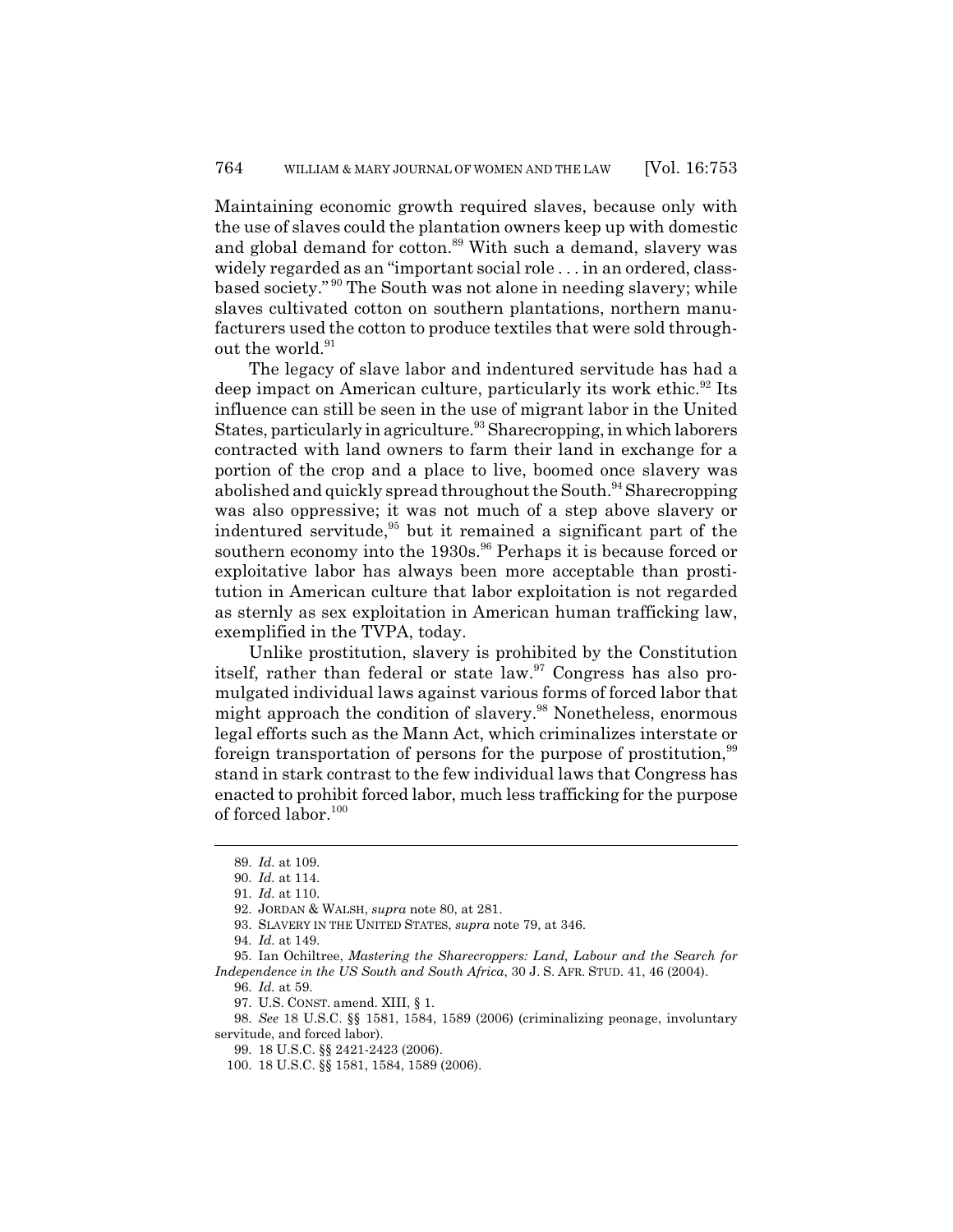#### *2. International Treatment of Forced Labor*

United States anti-trafficking efforts have had an enormous impact on the development of international human trafficking laws, so not surprisingly, international anti-forced labor efforts have been sluggish. The first international agreement to address slavery was the Slavery Convention of 1926,<sup>101</sup> over twenty years after the 1904 White Slave Traffic Agreement.<sup>102</sup> It explicitly differentiates slavery and forced labor, stating that the contracting parties must attempt to prevent forced labor from developing into slavery-like conditions, and allowing forced labor for public purposes only.<sup>103</sup> It did not address women at all.<sup>104</sup> The United States ratified it in 1929.<sup>105</sup> In 1930, the International Labour Organisation adopted the Forced Labour Convention, banning forced labor in all its forms, with certain exceptions, such as normal civic obligations of citizens and military service laws.106 Unlike the Slavery Convention, the United States did not adopt the Forced Labour Convention,<sup>107</sup> although it did adopt the 1957 International Labour Organisation Abolition of Forced Labour Convention (No. 105) in 1991.<sup>108</sup> In 1956, the U.N. passed the Supplementary Convention on the Abolition of Slavery, the Slave Trade, and Institutions and Practices Similar to Slavery.109 It includes a provision regarding women, although it relates to marriage rather than forced labor.<sup>110</sup> This entered into force in the United States in 1967.<sup>111</sup>

110. *Id.* art. 1(c)(i).

<sup>101.</sup> Slavery Convention of 1926, Sept. 25, 1926, 46 Stat. 2183, 60 L.N.T.S. 253 [hereinafter Slavery Convention]. Sixty-two countries, including the United States, have signed the Slavery Convention. UNITED NATIONS, 3 MULTILATERAL TREATIES DEPOSITED WITH THE SEC'Y-GEN. 113-14 (2009) [hereinafter 3 MULTILATERAL TREATIES].

<sup>102.</sup> International Agreement for the Suppression of the White Slave Traffic art. 1, May 18, 1904, 35 Stat. 1979, 1 L.N.T.S. 83.

<sup>103.</sup> Slavery Convention, *supra* note 101, at art. 2, art. 5.

<sup>104.</sup> *Id. passim.*

<sup>105.</sup> *Id.*

<sup>106.</sup> International Labour Organisation, Convention Concerning Forced or Compulsory Labour, June 28, 1930, 39 U.N.T.S. 55.

<sup>107.</sup> INT'L LABOUR ORG.,STOPPING FORCED LABOUR 118-20 (2001). 156 other countries have ratified the convention, however. *Id.*

<sup>108.</sup> International Labour Organisation, Convention Concerning the Abolition of Forced Labour, June 25, 1957, S. TREATY DOC. NO. 88-11, 320 U.N.T.S. 291; International Labour Organisation, Convention No. C105, http://www.ilo.org/ilolex/cgi-lex/ratifce .pl?C105 (last visited Mar. 28, 2010) [hereinafter Convention No. C105]. 169 countries aside from the United States have ratified this convention. Convention No. C105, *supra*.

<sup>109.</sup> Supplementary Convention on the Abolition of Slavery, the Slave Trade, and Institutions and Practices Similar to Slavery, Sept. 7, 1956, 18 U.S.T. 3201, 266 U.N.T.S. 3.

<sup>111. 3</sup> MULTILATERAL TREATIES, *supra* note 101, 121-22.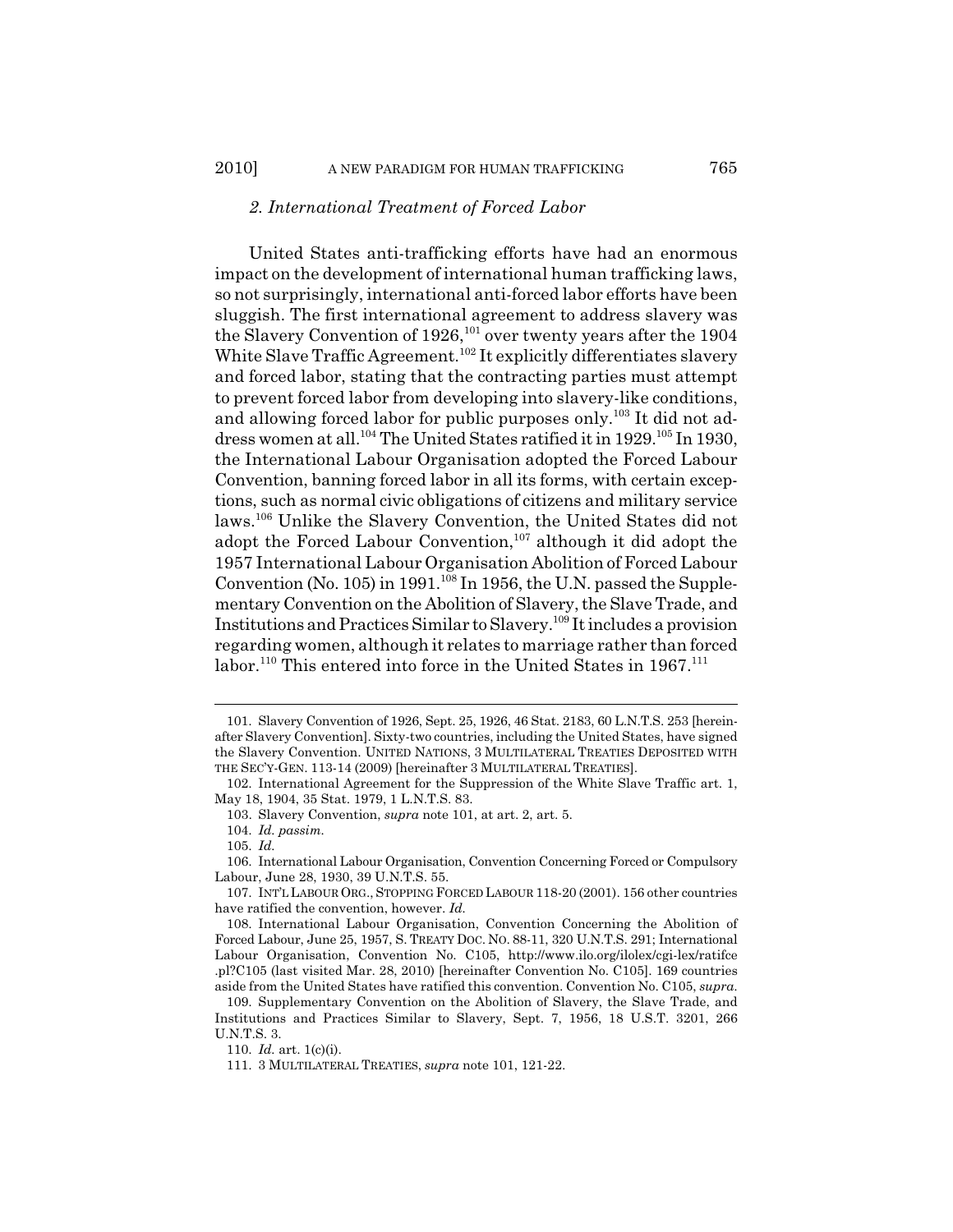# *D. The First International Combination of Sex and Forced Labor in a Human Trafficking Instrument*

The newest international effort to combat human trafficking, the Protocol to Prevent, Suppress and Punish Trafficking in Persons, Especially Women and Children, Supplementing the United Nations Convention Against Transnational Crime (U.N. Trafficking Protocol), which the United States ratified in  $2005$ ,<sup>112</sup> was the first to consolidate all aspects of trafficking in persons into one instrument. It provides a general definition of human trafficking, $113$  although it concentrates particularly on trafficking of women and children, $114$  and it addresses protection for victims<sup>115</sup> in addition to criminalization of trafficking activities<sup>116</sup> and preventive measures.<sup>117</sup> It defines human trafficking as

the recruitment, transportation, transfer, harbouring or receipt of persons, by means of the threat or use of force or other forms of coercion . . . for the purpose of exploitation. Exploitation shall include, at a minimum, the exploitation of the prostitution of others or other forms of sexual exploitation, forced labour or services, slavery or practices similar to slavery, servitude or the removal of organs.<sup>118</sup>

Although this highlights and isolates prostitution from every other form of human trafficking by naming it specifically without

<sup>112.</sup> Protocol to Prevent, Suppress and Punish Trafficking in Persons, Especially Women and Children, Supplementing the United Nations Convention Against Transnational Organized Crime, *opened for signature* Dec. 12, 2000, S.TREATY DOC. NO. 108-16, 40 I.L.M. 335, *available at* http://www.uncjin.org/Documents/Conventions/dcatoc/final\_documents \_2/convention\_%20traff\_eng.pdf [hereinafter U.N. Trafficking Protocol]. 156 countries are parties to this convention. United Nations Office on Drug and Crime, Protocol to Prevent, Suppress, and Punish Trafficking in Persons, Especially Women and Children, Supplementing the United Nations Convention Against Transnational Organized Crime, http://www.unodc.org/unodc/en/treaties/CTOC/ (follow "Status of ratification" hyperlink; then, under Protocol to Prevent, Suppress and Punish Trafficking in Persons, Especially Women and Children, supplementing the United Nations Convention against Transnational Organized Crime" subheading, follow "Status of ratification" hyperlink) (last visited Mar. 29, 2010).

<sup>113.</sup> U.N. Trafficking Protocol, *supra* note 112, at art. 3(a).

<sup>114.</sup> *Id.* art. 2(a).

<sup>115.</sup> *Id.* art. 6.

<sup>116.</sup> *Id.* art. 5.

<sup>117.</sup> *Id.* art. 9.

<sup>118.</sup> *Id.* art. 3(a). While organ harvesting is an activity that nets enormous amounts of money every year, it has not generally been accepted as a form of human trafficking, despite its mention in the U.N. Trafficking Protocol, because it is difficult to determine whether persons who have sold their organs meet the force, fraud, or coercion requirement. SCARPA, *supra* note 13, at 36.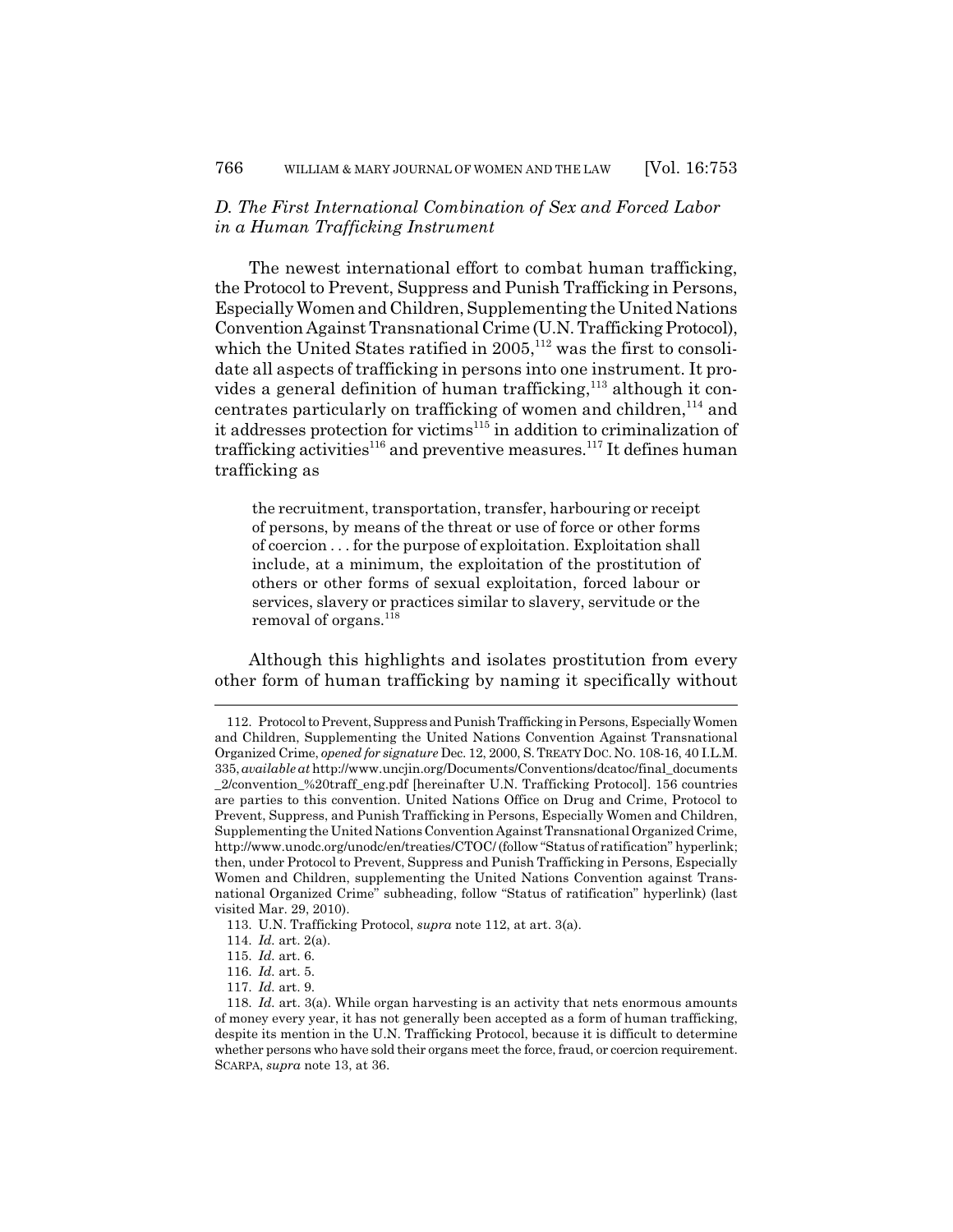mentioning any particular forms of forced labor (such as domestic servitude or agricultural labor), it does not separate sex trafficking and other forms of trafficking as distinctly as past treaties.<sup>119</sup> While a distinction exists in the U.N. definition, the United States split between sex trafficking and other forms of trafficking, exemplified in the TVPA, is more explicit and leads to an actual divergence in how the United States treats the different forms of trafficking.<sup>120</sup>

# *E. The Development of the TVPA and its Treatment of Human Trafficking*

Concern over the international white slave trade prompted the original anti-human trafficking conventions,<sup>121</sup> but the United States failed to ratify any of the subsequent treaties until after the formation of the U.N. in 1945.<sup>122</sup> Similarly, although the United States acceded to the 1904 White Slave Traffic Agreement, it did not have a domestic definition of human trafficking until the late 1990s, after a long battle to pass a comprehensive human trafficking  $law$ <sup>123</sup>

On March 10, 1998, Senator Paul Wellstone (D-Minn.) and Senator Dianne Feinstein (D-Cal.) introduced Senate Concurrent Resolution 82 — Relative to a Violation of Fundamental Human Rights.124 The resolution condemned international trafficking of women, defining such trafficking as

(1) [C]onsist[ing] of all acts involved in the recruitment or transportation of persons within or across borders involving deception, coercion or force, abuse of authority, debt bondage or fraud, for the purpose of placing persons in situations of abuse or exploitation such as forced prostitution, sexual slavery, battering and extreme cruelty, sweatshop labor or exploitative domestic servitude;

<sup>119.</sup> *See supra* text accompanying notes 49-71 (explaining the history of the antitrafficking movement and its links to movements to abolish prostitution) and notes 94- 104 (explaining that the focus in much of the anti-trafficking arena has been on prostitution and suggesting that U.S. history may make the country more willing to accept forced labor than prostitution).

<sup>120.</sup> *See infra* text accompanying notes 182-213 (describing how U.S. law and resources are used to fight sex trafficking more vigorously than other forms of human trafficking).

<sup>121.</sup> *See supra* text accompanying notes 50-75 (surveying the history of anti-sex trafficking conventions and treaties).

<sup>122.</sup> *See supra* text accompanying notes 49-66 (describing the early treaties and noting that the first treaty that the United States signed was the Protocol Amending the International Agreement for the Suppression of the White Slave Traffic, signed by the United States in 1950).

<sup>123.</sup> DESTEFANO, *supra* note 2, at xvi, xix-xx.

<sup>124.</sup> S. Con. Res. 82, 105th Cong. (1998).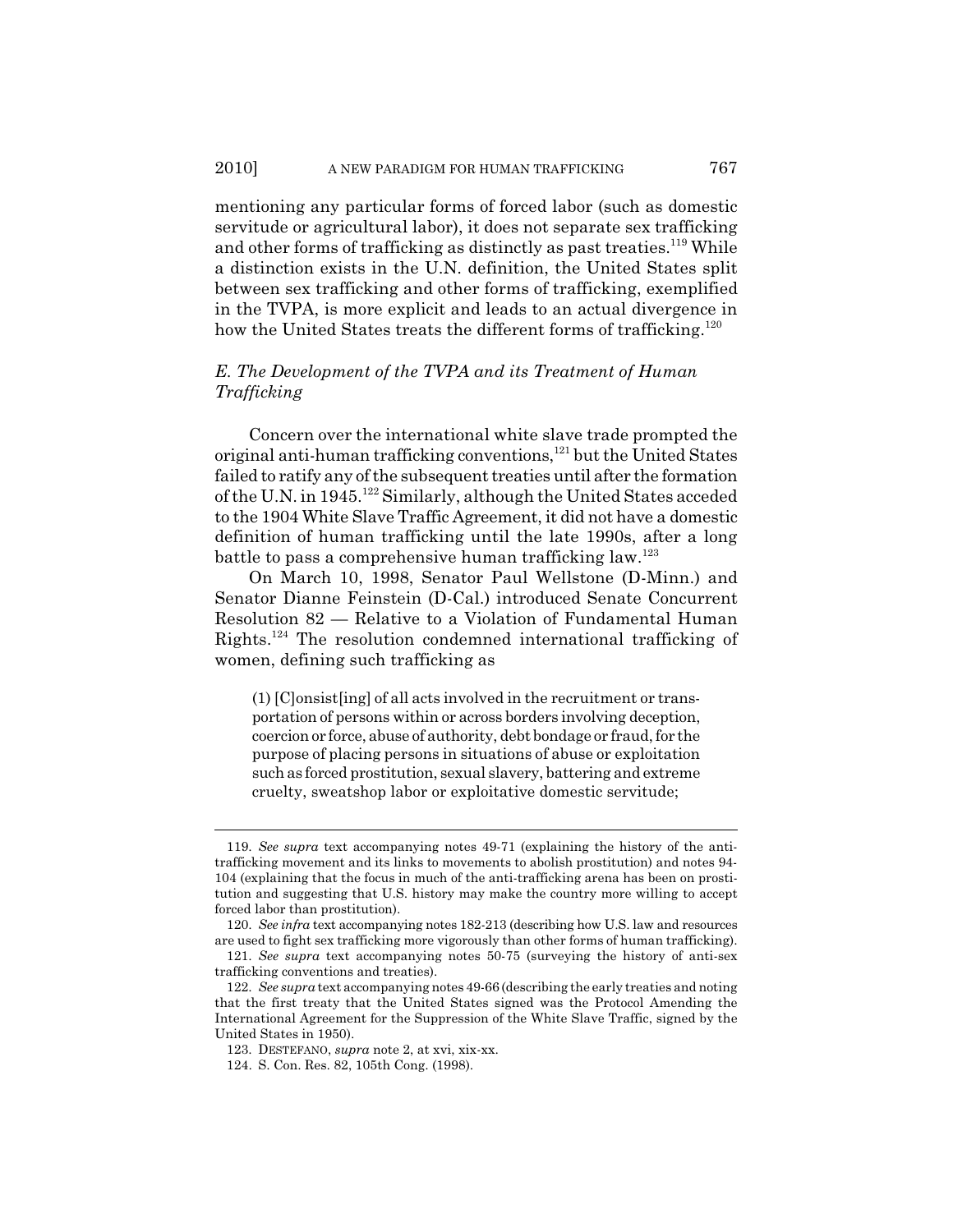(2) [A]lso involv[ing] one or more forms of kidnapping, false imprisonment, rape, battering, forced labor or slavery-like practices which violate fundamental human rights. $125$ 

In Senator Wellstone's comments to the Senate, he specifically stated that this resolution was intended to curb trafficking of women and girls for purposes of sexual exploitation, despite the language in the resolution about domestic servitude or other forms of forced labor.<sup>126</sup> This resolution passed, as did a similar resolution in the House.127 This illustrates congressional intent to limit domestic legislation on trafficking to prostitution, despite acknowledging the existence of other forms of exploitation.

Senator Wellstone then attempted to pass an Act entitled the Comprehensive Antitrafficking in Persons Act of 1999, with a broad definition of "'exploitative labor conditions,'" which would have encompassed forced sex work in addition to other forms of labor.<sup>128</sup> The definition given was:

labor or services of a person . . . obtained or maintained through any scheme or artifice to defraud, or by means of any plan or pattern, including but not limited to false and fraudulent pretenses and misrepresentations, such that the person reasonably believes he has no viable alternative but to perform the labor or services.<sup>129</sup>

The broad meaning of the definition is reinforced by the Act's definition of trafficking, which did not explicitly mention sex at all:

recruiting or abducting, facilitating, transferring, harboring or transporting a person, by the threat or use of force, coercion, fraud or deception, or by the purchase, sale, trade, transfer or receipt of a person, for the purpose of subjecting that person to involuntary servitude, peonage, slavery, slavery-like practices, or forced or bonded labor or services.<sup>130</sup>

This bill faced vehement opposition from abolitionist activists, however, and failed to pass.<sup>131</sup> Many abolitionists felt that all

<sup>125.</sup> *Id.*

<sup>126. 144</sup> CONG. REC. 3022-23 (1998) (statement of Sen. Wellstone).

<sup>127.</sup> DESTEFANO, *supra* note 2, at 14-15.

<sup>128.</sup> Comprehensive Antitrafficking in Persons Act of 1999, S. 1842, 106th Cong. § 1589(2)(b) (1999).

<sup>129.</sup> *Id.*

<sup>130.</sup> *Id.* § 3(1).

<sup>131.</sup> The Library of Congress, S. 1842 Bill Status, http://thomas.loc.gov/bss/111search .html (search the 106th Congress for Bill Number S. 1842; then follow hyperlink for "All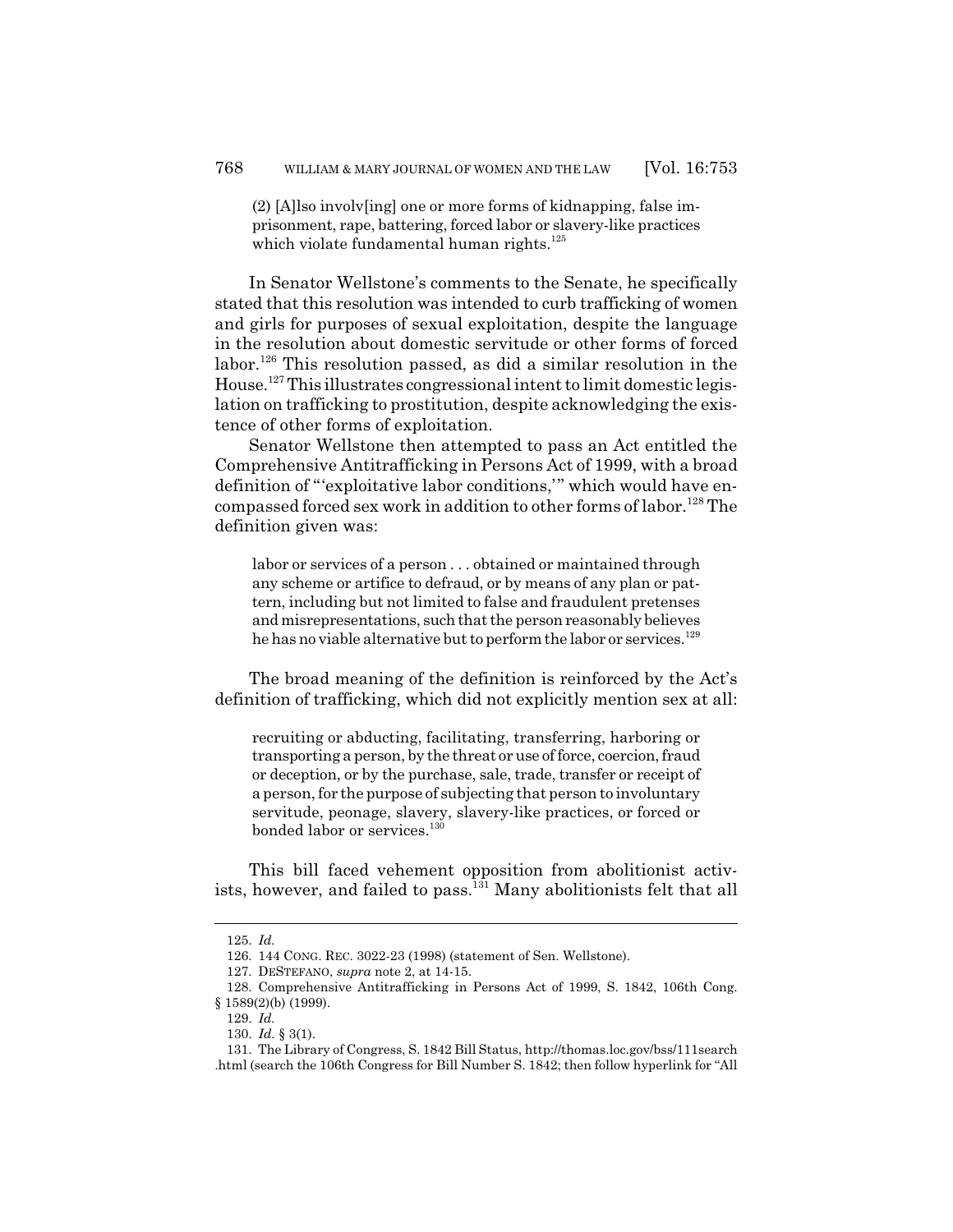prostitutes were slaves, and that by giving equal attention to non-sex forms of trafficking, attention would be drawn from the main issue of sex slavery, the one issue that "galvanizes everybody."132 Senator Wellstone then introduced the Trafficking Victims Protection Act of 2000 (2000 TVPA), which incorporated some elements of his failed Comprehensive Antitrafficking in Persons Act, such as gender-neutral designations for victims of human trafficking,<sup>133</sup> allowing forced labor to enter the dialogue about human trafficking. The 2000 TVPA continued to separate sex trafficking from other forms of trafficking, but acknowledged that those other forms of trafficking existed and that they were potentially as damaging as sex trafficking.134 The 2000 TVPA also authorized the Secretary of State to assemble an Office to Monitor and Combat Trafficking in order to implement the provisions in the Act;<sup>135</sup> this Act did pass.<sup>136</sup>

The 2000 TVPA defined sex trafficking as a separate offense from every other form of trafficking, while lumping those other forms (such as domestic servitude, agricultural labor, debt bondage, and slavery) into one category.137 The TVPA does not give one general definition of human trafficking; instead, it defines different types of human trafficking.138 It splits human trafficking into "sex trafficking" and "severe forms of trafficking in persons."139 The Act defines "sex trafficking" as "the recruitment, harboring, transportation, provision, or obtaining of a person for the purpose of a commercial sex act,"<sup>140</sup> where "'commercial sex act' means any sex act on account of which anything of value is given to or received by any person."141 "Severe forms of trafficking in persons" is then defined as:

Congressional Actions") (last visited Mar. 29, 2010); *see also* SKINNER, *supra* note 33, at 52-53.

<sup>132.</sup> SKINNER, *supra* note 33, at 52-53. Similarly, at an international anti-trafficking conference, when United States representatives advocated for use of the term "forced prostitution," abolitionists wrote newspaper articles accusing them of indifference to the issue of sex trafficking. *Id.* at 53.

<sup>133. 22</sup> U.S.C. § 7101 (2000).

<sup>134.</sup> *Id.* § 7101(b)(3) ("Trafficking in persons is not limited to the sex industry. This growing transnational crime also includes forced labor and involves significant violations of labor, public health, and human rights standards worldwide."); *id.* § 7101(b)(6) ("Victims are often forced through physical violence to engage in sex acts or perform slavery-like labor. Such force includes rape and other forms of sexual abuse, torture, starvation, imprisonment, threats, psychological abuse, and coercion."). *But see* DESTEFANO, *supra* note 2, at 86 ("[S]ex trafficking was particularly odious because *sex* lay at the core of the economic transactions that supported the exploitation.").

<sup>135.</sup> Trafficking Victims Protection Act of 2000, 22 U.S.C. §§ 7101-7102 (2000).

<sup>136.</sup> *Id.*

<sup>137.</sup> *Id.* § 7102 (8)-(9).

<sup>138.</sup> *Id.*

<sup>139.</sup> *Id.*

<sup>140.</sup> *Id.* § 7102(9).

<sup>141.</sup> *Id.* § 7102(3).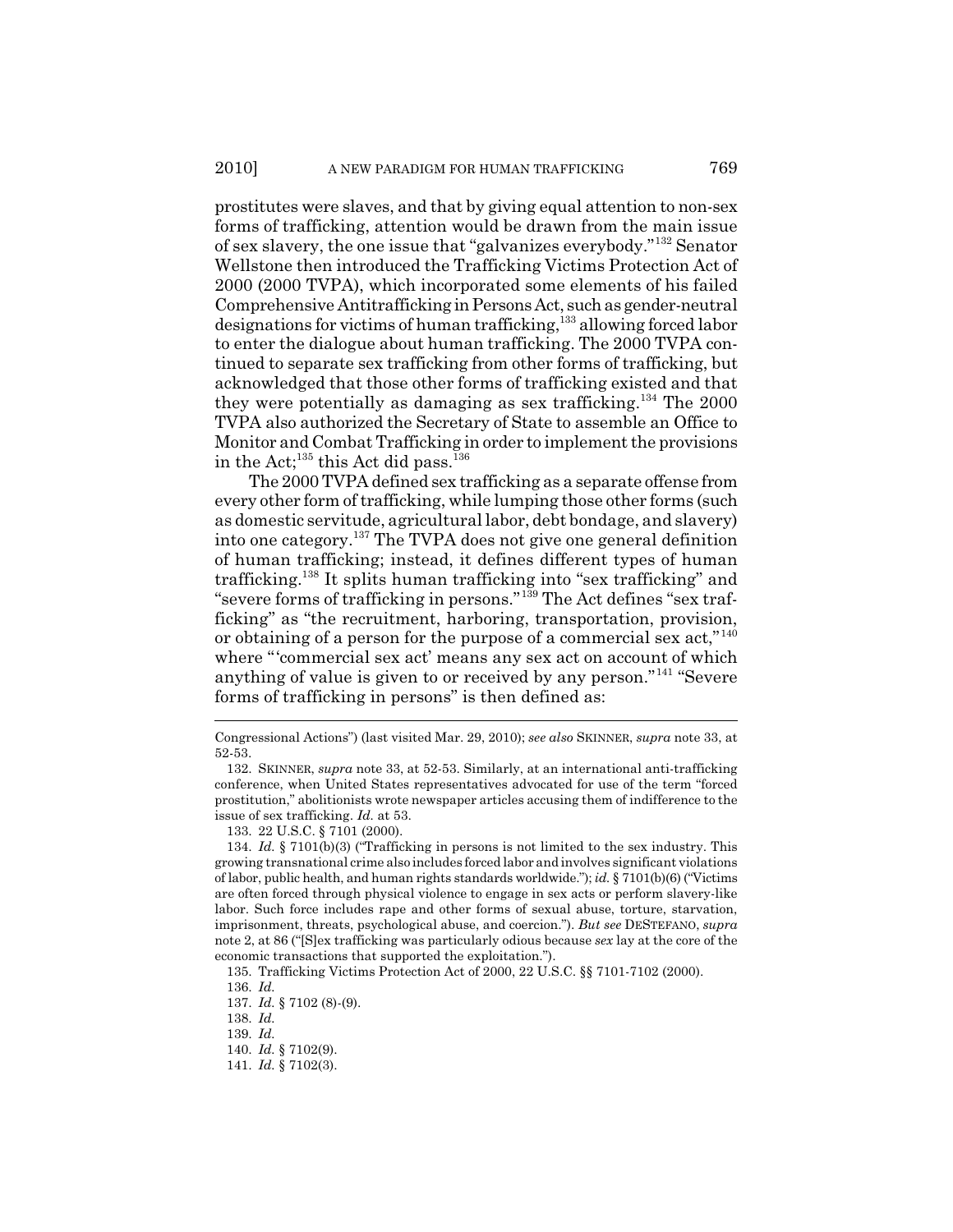(A) sex trafficking in which a commercial sex act is induced by force, fraud, or coercion, or in which the person induced to perform such act has not attained 18 years of age; or

(B) the recruitment, harboring, transportation, provision, or obtaining of a person for labor or services, through the use of force, fraud, or coercion for the purpose of subjection to involuntary servitude, peonage, debt bondage, or slavery.<sup>142</sup>

In other words, one of the severe forms of trafficking in persons is sex trafficking, but with the added element of force, fraud, or coercion.<sup>143</sup>

The 2000 TVPA essentially breaks trafficking into three categories: sex trafficking, severe sex trafficking (which requires the presence of force, fraud, or coercion), and all other forms of trafficking, which also require force, fraud, or coercion.<sup>144</sup> While sex trafficking is merely the harboring or obtaining of a person for commercial sex, the harboring or obtaining of a person for other forms of labor is left out of the TVPA if there is no element of force, fraud, or coercion.<sup>145</sup> Presumably, persons who have been transported or harbored for labor without any force, fraud, or coercion have been smuggled.<sup>146</sup> The only difference is the presence of commercial sex.<sup>147</sup> None of the subsequent renewals in 2003, 2005, and 2008 changed the definitions, so the categories remain intact.<sup>148</sup> This reflects the prevailing view in the government, as evidenced by the enacted language of the TVPA, that sex trafficking is somehow more harmful to the victims and society as a whole than other forms of trafficking, perhaps because of its perceived connection to prostitution.149 Unlike sex trafficking, the

149. *See* Berman, *supra* note 21, at 273-74 ("Conservative Christian groups . . . understand human trafficking as a practice almost exclusively involving the kidnapping and/or coercion of (especially) young, vulnerable women. . . . From this perspective, prostitution should never be seen as a means by which a woman may decide to earn an income.").

<sup>142.</sup> *Id.* § 7102(8).

<sup>143.</sup> *Id.*

<sup>144.</sup> *Id.* § 7102(8)-(9).

<sup>145.</sup> *Id.*

<sup>146.</sup> *See supra* notes 13-18 and accompanying text for a discussion of human smuggling's similarities to and distinctions from human trafficking.

<sup>147. 22</sup> U.S.C. § 7102(8)-(9).

<sup>148.</sup> *See* Trafficking Victims Protection Reauthorization Act of 2003, Pub. L. No. 108-193, 117 Stat. 2875 (codified as amended in scattered sections of 8 U.S.C., 18 U.S.C., 22 U.S.C.) (keeping the same definition of "sex trafficking," "severe forms of trafficking in persons," and "commercial sex act"); Trafficking Victims Protection Reauthorization Act of 2005, Pub. L. No. 109-164, 119 Stat. 3558 (codified as amended in scattered sections of 18 U.S.C., 22 U.S.C., 42 U.S.C.) (stating that the definitions for "sex trafficking," "severe forms of trafficking in persons," and "commercial sex act" will remain the same as in the 2000 TVPA); William Wilberforce Trafficking Victims Protection Reauthorization Act of 2008, Pub. L. No. 110-457, 122 Stat. 5044 (to be codified in scattered sections of 6 U.S.C., 8 U.S.C., 18 U.S.C., 22 U.S.C., 28 U.S.C., 42 U.S.C.) (keeping the same definitions again).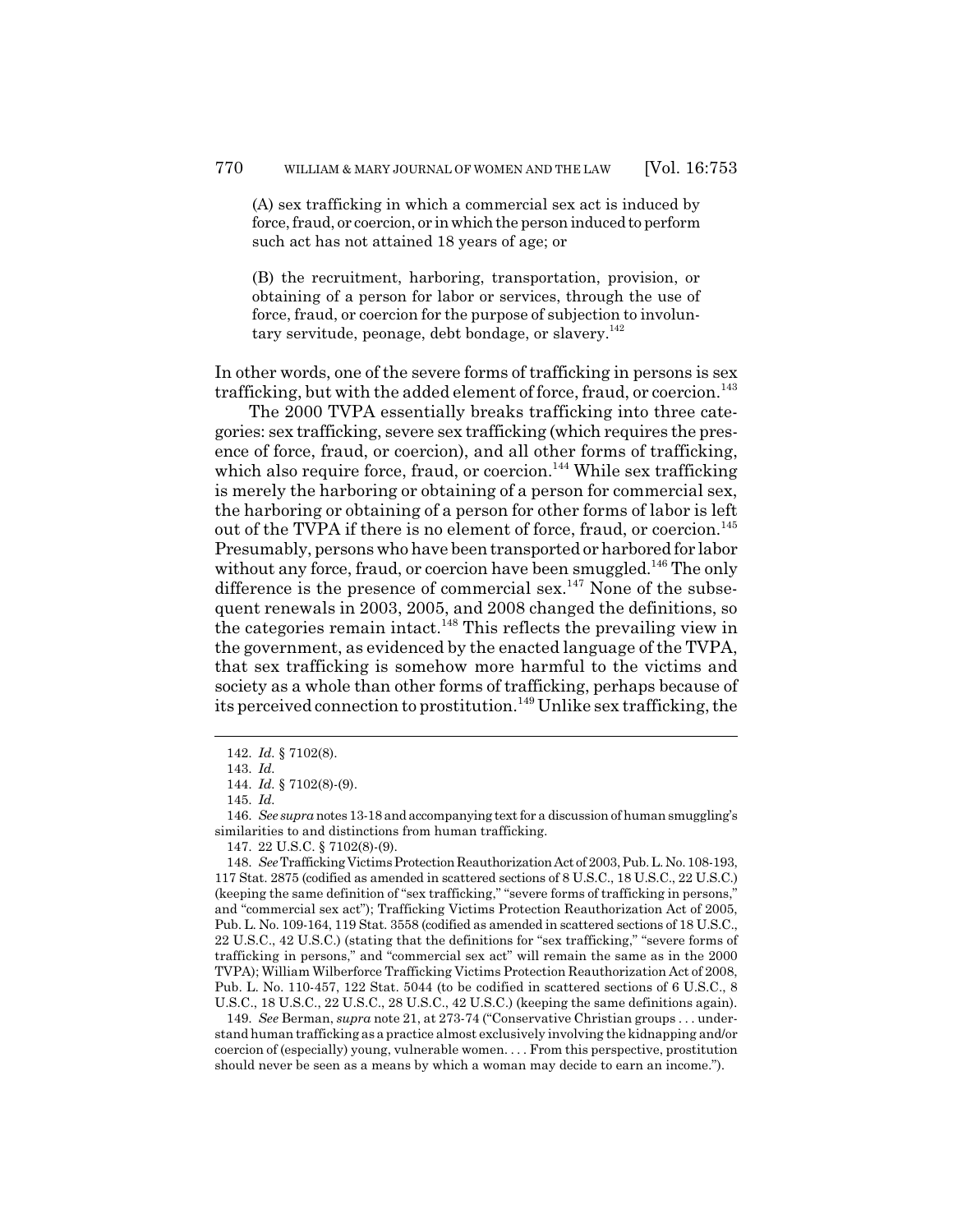concept of labor trafficking developed almost as an afterthought. Labor trafficking does not have a specific definition; instead, it encompasses all types of human trafficking other than sex trafficking.150 At a minimum, it includes debt bondage, peonage, involuntary servitude, and slavery.<sup>151</sup>

The Office to Monitor and Combat Trafficking in Persons has emerged, unfortunately, as a political tool for prostitution abolitionists, rather than a strong government agency that even-handedly deals with trafficking issues. Once the Office was established, the Secretary of State appointed John Miller to the position of Chairman of the Office to Monitor and Combat Trafficking in Persons.152 Miller belonged to the abolitionist camp and began using his position to push anti-prostitution efforts, in the process aiding the association of human trafficking as a whole with sex trafficking, and sex trafficking with prostitution.153

Miller is not the only person to think this way; feminist and conservative Christian groups also adhere to this view.<sup>154</sup> These groups pushed for stronger anti-prostitution language in the Trafficking Victims Protection Reauthorization Act of 2003 (2003 TVPRA).155 They succeeded, to some extent; while the 2003 TVPRA did not contain any explicitly abolitionist language, it did add provisions prohibiting sex tourism, in which Americans go abroad and engage in "illicit sexual conduct,"156 and more strikingly added the requirement that the United States government would not award funding to non-governmental organizations (NGOs) if they "promote, support, or advocate the legalization or practice of prostitution."157 In 2005, this requirement was expanded so that in order to receive United States government funding, the organization would have to formally affirm in its policy statement that it does not support, promote, or advocate prostitution.158 Furthermore, aid organizations may not

156. Trafficking Victims Protection Reauthorization Act of 2003, Pub. L. No. 108-193, 117 Stat. 2875 (codified as amended in scattered sections of 8 U.S.C., 18 U.S.C., 22 U.S.C.). 157. *Id.*

<sup>150. 22</sup> U.S.C. § 7102(8)-(9).

<sup>151.</sup> *Id.* § 7102(8)(B).

<sup>152.</sup> DESTEFANO, *supra* note 2, at 106.

<sup>153.</sup> *Id.* at 107; s*ee also* Berman, *supra* note 21, at 274 (discussing John Miller's statement that "trafficking in women, the sex pillar of slavery, cannot be viewed separately from prostitution").

<sup>154.</sup> Berman, *supra* note 21, at 272.

<sup>155.</sup> DESTEFANO, *supra* note 2, at 108-09.

<sup>158.</sup> Trafficking Victims Protection Reauthorization Act of 2005, Pub. L. No. 109-164, 119 Stat. 3558 (codified as amended in scattered sections o f 18 U.S.C., 22 U.S.C., 42 U.S.C.); *see also* Letter from Daniel Levin, Acting Assistant Attorney General, U.S. Dep't of Justice, to Alex M. Azar II, General Counsel, U.S. Dep't of Health & Human Svcs. (Sept. 20, 2004), *available at* http://www.globalrights.org/site/DocServer/Update\_letter \_on\_funding\_restrictions.2005.doc?docID=4224 [hereinafter Dep't of Justice Letter] (stating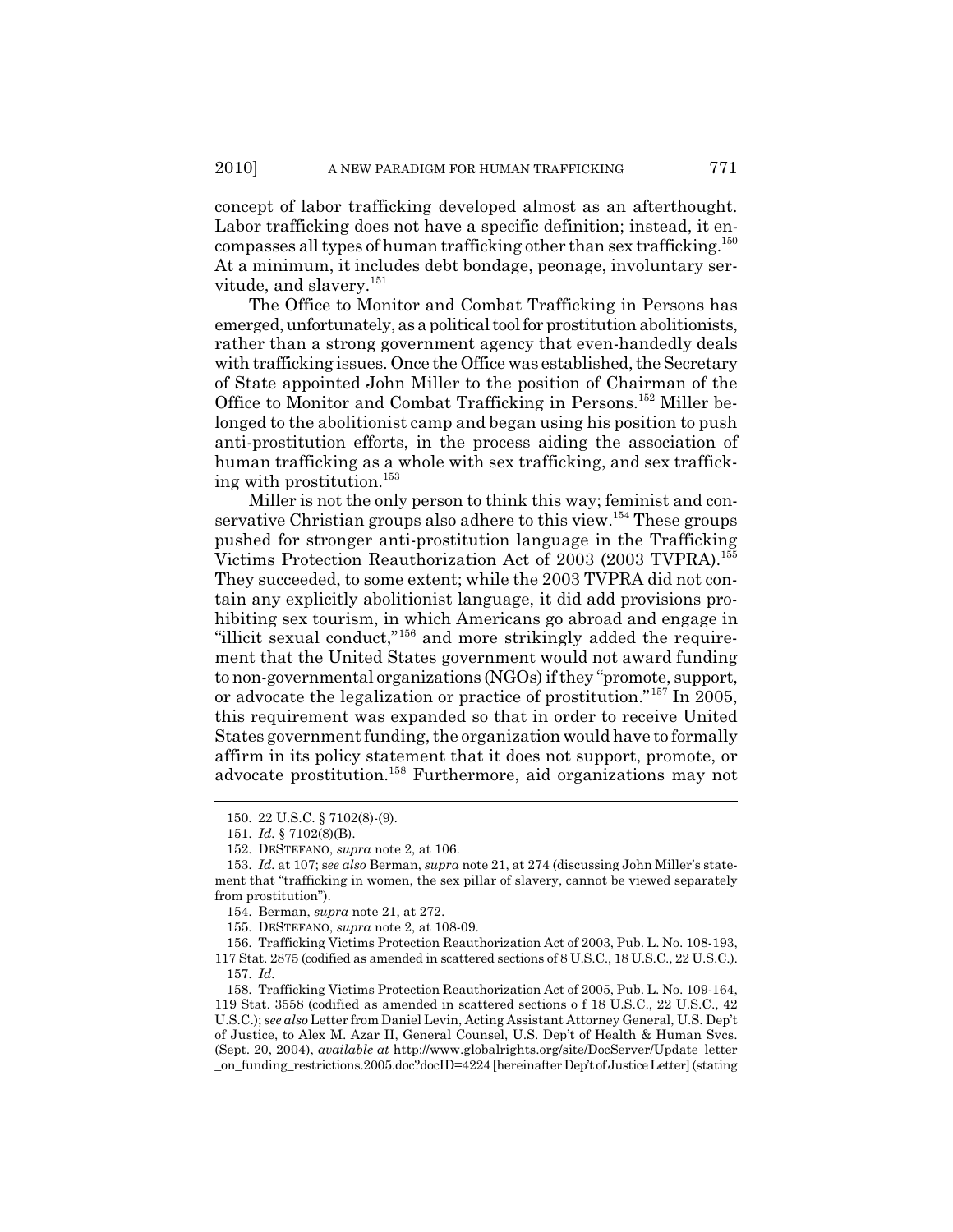help prostitutes until the prostitutes have stopped the commercial sexual activity.159 Programs, however, may aid victims while they are being trafficked.<sup>160</sup> The Act does not define "program," nor does it clarify the difference between a program aiding prostitutes while they are being trafficked and an organization aiding prostitutes in general.161 In addition, the permissible programs must not advocate or support either the legalization or the practice of prostitution.<sup>162</sup>

The United States government's focus on its anti-prostitution agenda has corrupted its work on human trafficking. While international instruments also emphasize the difference between sex trafficking and labor trafficking, the United States' distinction leads to the false impression that labor trafficking is not as serious as sex trafficking or that victims of labor trafficking suffer less than victims of sex trafficking. In reality, victims of labor trafficking face many of the same abuses as victims of sex trafficking,<sup>163</sup> and they are just as numerous if not more numerous than the victims forced into prostitution or other forms of commercial sexual exploitation.<sup>164</sup> Given the equality of harms suffered by the victims and the numerical comparability of sex trafficking and labor trafficking, the TVPA should not be a platform for abolitionist views; it should instead be a neutral law that works toward the elimination of all forms of human trafficking, regardless of its connection to commercial sex.

#### II. VICTIMS OF HUMAN TRAFFICKING

The TVPA's distinction between sex trafficking and labor trafficking is not representative of any difference in the way that captors treat victims of each form of trafficking. It does, however, correspond to the different ways the legal system treats victims. Federal prosecution and punishment under the TVPA are heavily focused on persons trafficked for commercial sexual exploitation rather than those who have been trafficked for labor exploitation.<sup>165</sup>

that the DOJ was reversing its prior opinion and that now the TVPRA provision requiring NGOs to affirm its anti-prostitution policy would apply to U.S. as well as foreign NGOs).

<sup>159. 22</sup> U.S.C. § 7110(g)(2) (2006).

<sup>160.</sup> *Id.* § 7110(g)(1).

<sup>161.</sup> *Id.* § 7110(g)(1)-(2).

<sup>162.</sup> *Id.*

<sup>163.</sup> *See infra* text accompanying notes 166-81 for a discussion of the abuses that victims of sex and labor trafficking face.

<sup>164.</sup> *See* Bales et al., *supra* note 21, at 48 (stating that prostitution and sex services make up forty-six percent of forced labor; domestic service is twenty-seven percent; agriculture is ten percent; sweatshop/factory is five percent; and restaurant and hotel work is four percent).

<sup>165.</sup> *See infra* text accompanying notes 182-213 (discussing the disproportionate amount of attention paid to sex trafficking).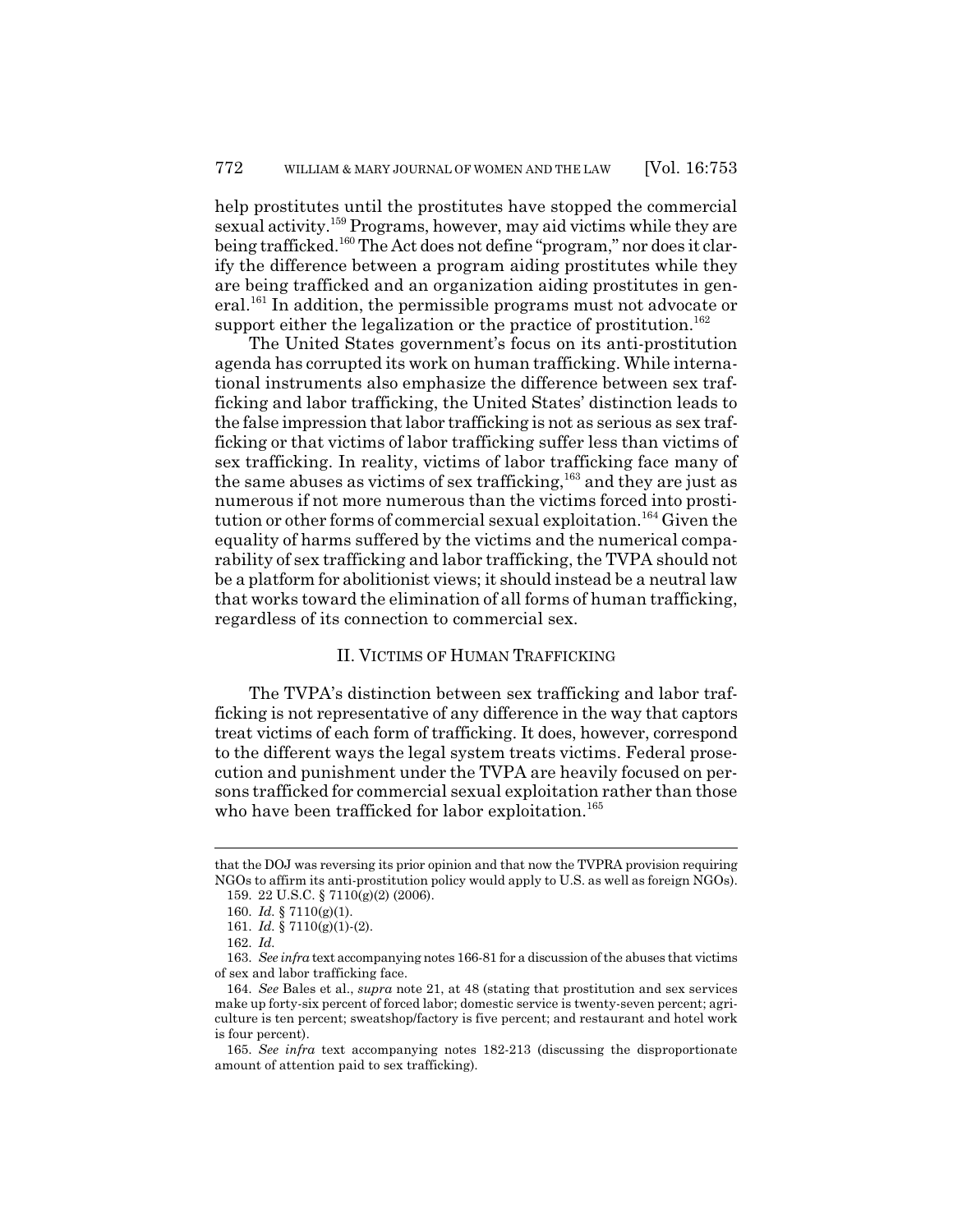#### *A. Treatment by Traffickers*

Regardless of the form of exploitation that the captors intend for the trafficked persons, the captors use many of the same techniques to frighten and control their victims.<sup>166</sup> Traffickers will often steal the victims' official documents, such as their passport, so that they are left without any official identification.<sup>167</sup> The captors may transport the victims from place to place without informing them where they are going, thus keeping them disoriented.168 Additionally, the captors tell the victims that the police will arrest or brutalize them if the victims try to get help.<sup>169</sup> The captors often also inflict or threaten to inflict violence on the victims and their families if the victims do not cooperate.170

There has been no documented difference in the way that traffickers treat labor trafficking victims as opposed to sex trafficking victims.171 While up to ninety-four percent of trafficking victims are women and nine percent are men,<sup>172</sup> about half of trafficking victims are sent into exploitative labor situations.173 Whether the victims are sent into forced sex or forced labor, and whether they are male or female, they often suffer sexual abuse. $174$ 

Trafficking often wreaks a severe psychological effect on the victims. Victims of labor trafficking may face physical repercussions as serious as limb amputation, chronic health issues from working in dangerous conditions, and injuries from physical abuse.<sup>175</sup> The victims may also feel "helplessness, shame and humiliation, shock, denial and disbelief, disorientation and confusion, and anxiety disorders including posttraumatic stress disorder (PTSD), phobias, panic

<sup>166.</sup> *See infra* text accompanying notes 167-74 (discussing the fear and control tactics used by human traffickers).

<sup>167.</sup> KEVIN BALES & STEVEN LIZE, CROFT INSTITUTE FOR INT'L STUDIES, TRAFFICKING IN PERSONS IN THE UNITED STATES 37 (2005) (unpublished, on file with the National Institute of Justice), *available at* http://www.ncjrs.gov/pdffiles1/nij/grants/211980.pdf.

<sup>168.</sup> *Id.* at 47-48.

<sup>169.</sup> *Id.* at 38.

<sup>170.</sup> *Id.* at 39, 51-52.

<sup>171.</sup> *See supra* text accompanying notes 167-70 (discussing common techniques used by captors of sex trafficking victims and labor trafficking victims).

<sup>172.</sup> CLAWSON ET AL., *supra* note 30, at 18.

<sup>173.</sup> *See supra* text accompanying notes 18-21 (discussing the common exploitative end result for the victims of both labor and sex trafficking).

<sup>174.</sup> *See, e.g.*, DESTEFANO, *supra* note 2, at 6-7 (discussing the trafficking of deaf Mexican men into New York City for the purpose of street begging, and pointing out that they were subject to sexual abuse); 2008 TIP REPORT, *supra* note 19, at 9 (discussing boy victims of commercial sexual exploitation).

<sup>175.</sup> U.S. Dep't of Health & Human Servs., Fact Sheet: Labor Trafficking, http://www .acf.hhs.gov/trafficking/about/fact\_labor.html (last visited Mar. 28, 2010) [hereinafter Fact Sheet: Labor Trafficking].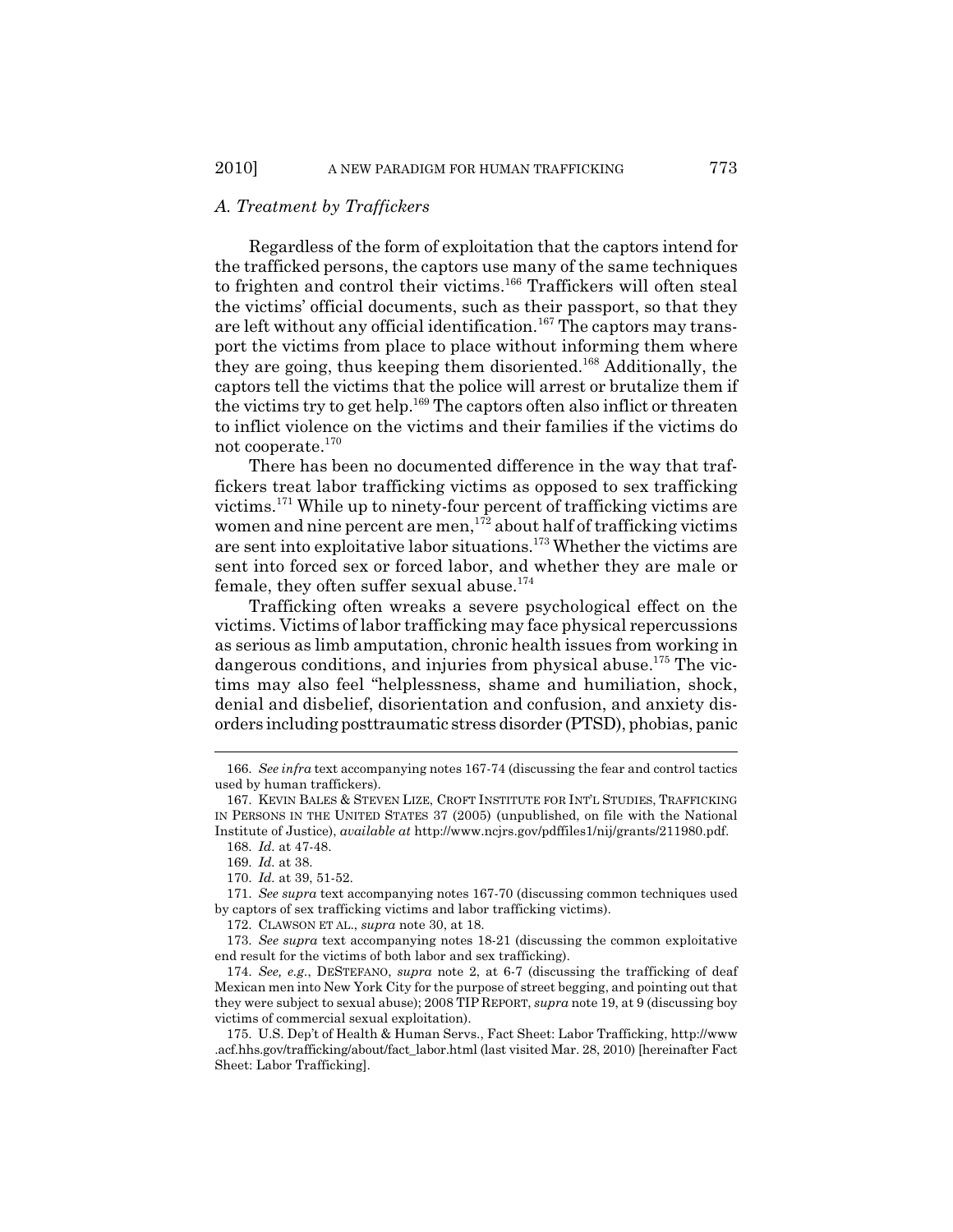attacks, and depression . . . [, and] Traumatic Bonding or 'Stockholm Syndrome' . . . .<sup>"176</sup> Children, who are often forced into labor exploitation, may face permanent issues such as reproductive problems. $177$ Victims of sex trafficking, on the other hand, face physical risks such as drug and alcohol addiction, sexually transmitted diseases, and physical injuries such as broken bones and vaginal/anal tearing.178 Psychologically, they may experience "mind/body separation . . . , shame, grief, fear, distrust, hatred of men, self-hatred, . . . suicidal thoughts . . . [,] Posttraumatic Stress Disorder . . . [, and] traumatic bonding."179 While the terms used to describe the various types of harm differ, the actual problems being described do not: victims are harmed physically with beatings, sexual assault and rape, terrible work conditions, and are harmed mentally by feeling ashamed, fearful, distrustful, suicidal, and reliant on their captors and abusers.<sup>180</sup> Both suffer from forms of PTSD and Stockholm Syndrome.181 The similarity of treatment ends at the hands of the victims' captors, however; under the current TVPA, the U.S. legal system largely ignores labor trafficking while concentrating on sex trafficking.

#### *B. Treatment by the Legal System*

The legal system pays victims of sex trafficking a disproportionate amount of attention. Somewhere around one-half of trafficking in the United States is for purposes other than commercial sex,<sup>182</sup> but

<sup>176.</sup> *Id.* Stockholm Syndrome is the development of positive feelings between the captor and captive, a form of survival instinct. *Id.*

<sup>177.</sup> *Id.*

<sup>178.</sup> U.S. Dep't of Health & Human Servs., Fact Sheet: Sex Trafficking, http://www .acf.hhs.gov/trafficking/about/fact\_sex.html (last visited Mar. 28, 2010) [hereinafter Fact Sheet: Sex Trafficking].

<sup>179.</sup> *Id.*

<sup>180.</sup> Fact Sheet: Labor Trafficking, *supra* note 175; Fact Sheet: Sex Trafficking, *supra* note 178.

<sup>181.</sup> Fact Sheet: Labor Trafficking, *supra* note 175; Fact Sheet: Sex Trafficking, *supra* note 178.

<sup>182.</sup> Chang & Kim, *supra* note 21, at 336; GLOBAL ALLIANCE, *supra* note 21, at 14 (projecting that forty-three percent of trafficking victims are trafficked for purposes of commercial sexual exploitation); *see also* Bales et al., *supra* note 21, at 48 (stating that prostitution and sex services make up forty-six percent of forced labor; domestic service is twenty-seven percent; agriculture is ten percent; sweatshop/factory is five percent; and restaurant and hotel work is four percent); Kevin Shawn Hsu, Note, *Masters and Servants in America: The Ineffectiveness of Current United States Anti-Trafficking Policy in Protecting Victims of Trafficking for the Purposes of Domestic Servitude*, 14 GEO. J. ON POVERTY L. & POL'Y 489, 490 n.9 and accompanying text (2007) (stating that trafficking cases involving sex services makeup 46.4% of all trafficking cases, making sex trafficking the most prevalent form of human trafficking in the United States, with domestic servitude and agricultural labor coming in second and third, respectively); *cf.* Chang & Kim, *supra* note 21, at 324-25 (stating that service providers for victims of human trafficking report that only one-third of their cases concern victims of sex trafficking).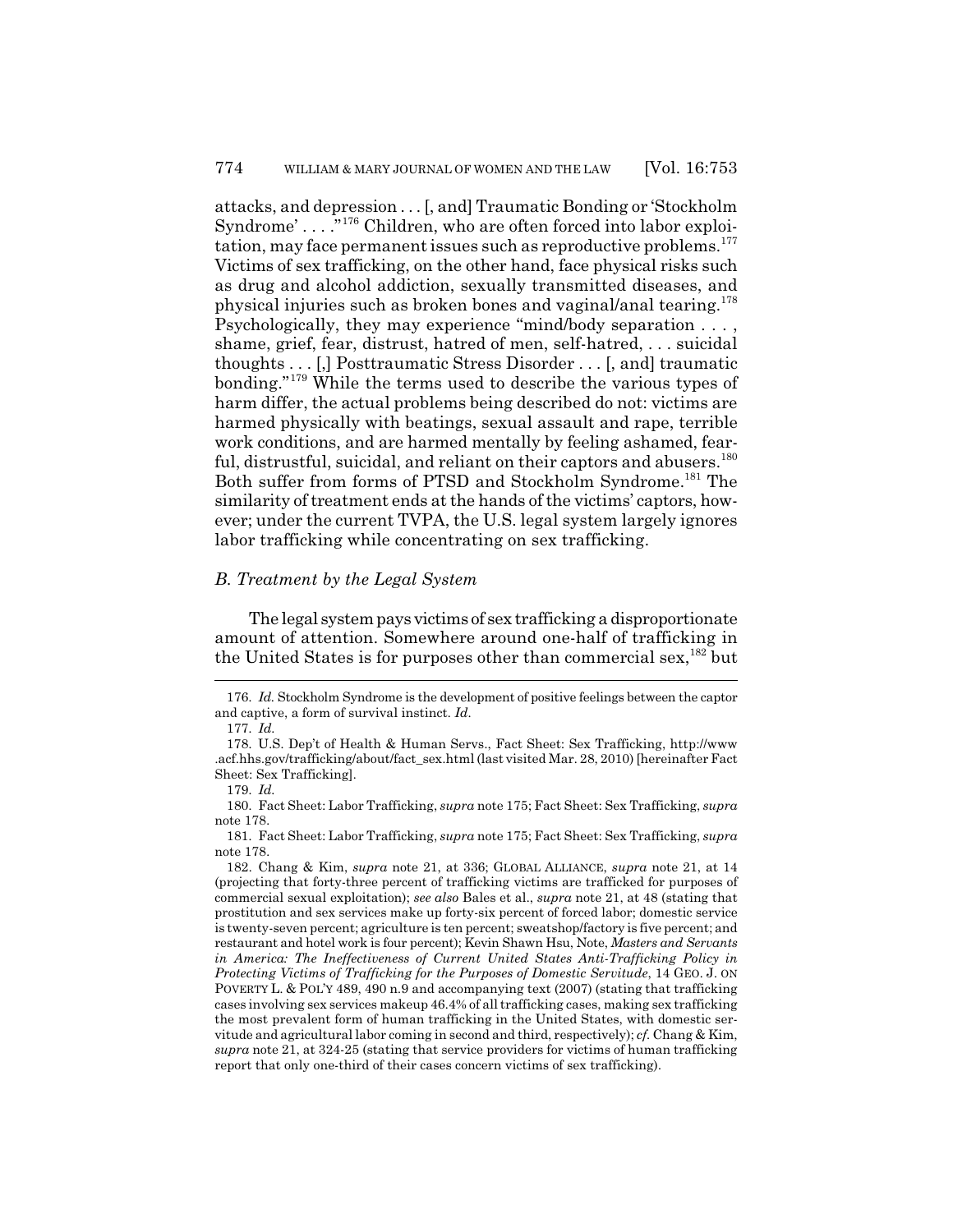about two-thirds of federal human trafficking cases are sex trafficking cases.183 From 2000 to February 2003, following passage of the TVPA, the Department of Justice brought fourteen sex trafficking cases and seven non-sex trafficking cases, meaning that sex trafficking cases comprised over two-thirds of the human trafficking cases brought that year.184 From 2001 to 2005, the Department of Justice pursued sixty-eight sex trafficking cases and twenty-three labor trafficking cases.185 Sex trafficking cases therefore made up two-thirds of the total. From the passage of the TVPA until December 2007, there were a total of 298 TVPA cases, 268 of which were prosecuted in federal court.<sup>186</sup> While fifty-five percent of the trafficking cases were forced labor cases, seventy-one percent of the TVPA-specific cases involved sex trafficking.<sup>187</sup>

These numbers would seem to suggest that the TVPA encourages the view that victims of sex trafficking are somehow more victimized than victims of non-sex trafficking. Some authorities have argued that sex trafficking is prosecuted more often because investigators recognize it more easily or are investigating prostitution independently of any trafficking investigation.188 However, those same authorities admit that only about ten percent of investigators would recognize victims of either variety of human trafficking if they encountered them.189 Furthermore, other reports state that most trafficking cases are discovered because the victim escapes or private citizens discover and report the abuse.<sup>190</sup>

In any case, many victims who do not meet the TVPA's definition of victims of sex trafficking, a definition that unjustifiably concentrates on the commercial sex trade, are abused emotionally, physically, and sexually.191 For example, in *United States v. Adaobi Stella*

<sup>183.</sup> CLAWSON ET AL., *supra* note 30, at 18 (finding that approximately seventy-one percent of cases prosecuted in federal court involved sex trafficking, with the rest concerning labor trafficking).

<sup>184.</sup> Tiefenbrun, *supra* note 19, at 258.

<sup>185.</sup> Chang & Kim, *supra* note 21, at 336.

<sup>186.</sup> CLAWSON ET AL., *supra* note 30, at 12 tbl.1, 13 tbl.2.

<sup>187.</sup> *Id.* at v, 14.

<sup>188.</sup> *See, e.g.*, NEWTON ET AL., *supra* note 30, at 67 (stating that the forty-three percent of suspected trafficking cases discussed in the study were reported by vice operations). Newton posits that this is because law enforcement lacks specialized training that would allow the officers to recognize the difference between an illegal immigrant and a trafficking victim. *Id.* at 42-44. Aside from difficulties recognizing trafficking victims, law enforcement officers may face resistance from the victims themselves, either because the victims lack English speaking ability, or fear retribution from their captors, among other difficulties. *Id.* 189. *Id.* at 44.

<sup>190.</sup> BALES & LIZE, *supra* note 167, at 5; *see also id.* at 55 (discussing a case study conducted by the authors in which "the majority of victims either escaped or were helped by a 'good Samaritan'").

<sup>191.</sup> *See* DESTEFANO, *supra* note 2, at 6, 48, 70, 77-78, 81 (giving examples of both individuals and large groups who were abused as victims of non-sex trafficking); BALES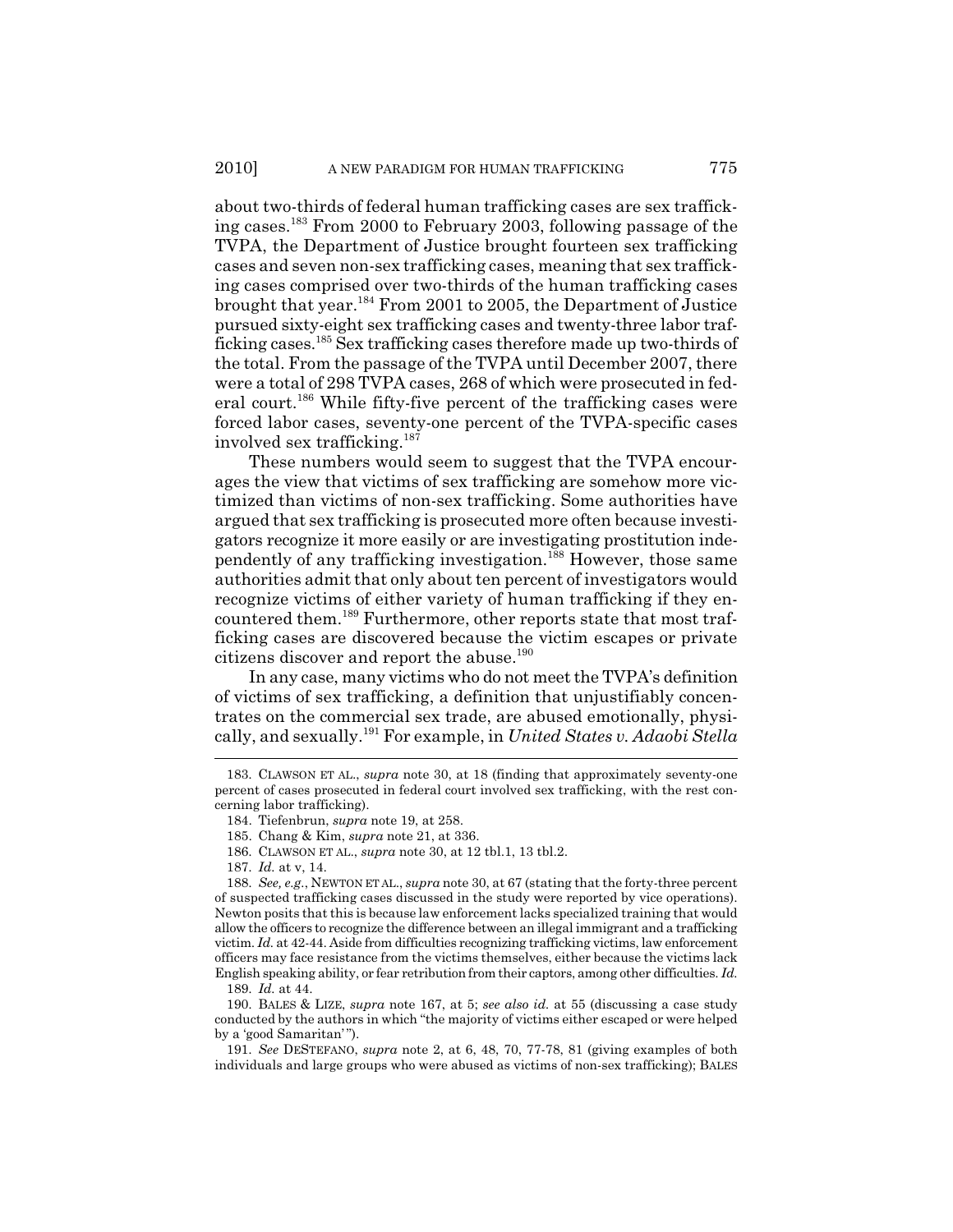*Udeozor*, 192 George Udeozor induced a fourteen-year-old Nigerian girl (the victim) to enter the United States, promising to send her to school and to send payment to the victim's family back in Nigeria.<sup>193</sup> Instead of providing schooling and caring for her, she became a domestic slave in addition to working at the wife's medical practice as a secretary without pay.194 Udeozor and his wife beat the victim regularly, and Udeozor soon began raping her on a regular basis.<sup>195</sup> Udeozor's wife was convicted *inter alia* of conspiracy to hold another in involuntary servitude, but not of any sex trafficking charges.<sup>196</sup> In fact, there was no mention of sex trafficking in the entire opinion.<sup>197</sup> In other words, because the victim was not paid for the sex acts that she was forced to perform, she presumably did not qualify as a victim of sex trafficking. Furthermore, bringing charges for sex trafficking in labor trafficking cases where the woman (or girl, boy, or man) was also sexually assaulted is difficult for prosecutors because the victims are often ashamed and scared and will not cooperate with the investigation of that portion of their mistreatment.<sup>198</sup>

Similarly, in the case *United States v. Djoumessi*,<sup>199</sup> a fourteenyear-old girl from Cameroon was trafficked into the United States to act as a domestic servant for the Djoumessi family.200 During her three years of servitude, she was repeatedly beaten and sexually assaulted by Mr. Djoumessi.201 Just as in *United States v. Adaobi* Stella Udeozor,<sup>202</sup> the defendants were not prosecuted for sex trafficking, but for holding the victim in involuntary servitude, conspiracy to hold the victim in involuntary servitude, and harboring an alien for private financial gain.203 While the court does not explain why the involuntary servitude statutes were used rather than the sex trafficking statutes, it is reasonable to presume that, because the victim did not receive anything of value for the sexual services she was required to perform, she did not meet the definition of sex trafficking under the TVPA.<sup>204</sup>

<sup>&</sup>amp; LIZE, *supra* note 167, at 41 (finding that many women who were not trafficked into sex work were still sexually assaulted and often witnessed sexual assaults on other women). 192. 515 F.3d 260 (4th Cir. 2008).

<sup>193.</sup> *Id.* at 263.

<sup>194.</sup> *Id.*

<sup>195.</sup> *Id.* at 263-64.

<sup>196.</sup> *Id.* at 263.

<sup>197.</sup> *Id.* at 263-72.

<sup>198.</sup> BALES & LIZE, *supra* note 167, at 85-87.

<sup>199. 538</sup> F.3d 547 (6th Cir. 2008).

<sup>200.</sup> *Id.* at 549.

<sup>201.</sup> *Id.*

<sup>202. 515</sup> F.3d 260 (4th Cir. 2008).

<sup>203.</sup> *Djoumessi*, 538 F.3d at 549-50.

<sup>204.</sup> *See* 22 U.S.C. § 7102(3) (2006) (defining a "commercial sex act" as "any sex act on account of which anything of value is given to or received by any person").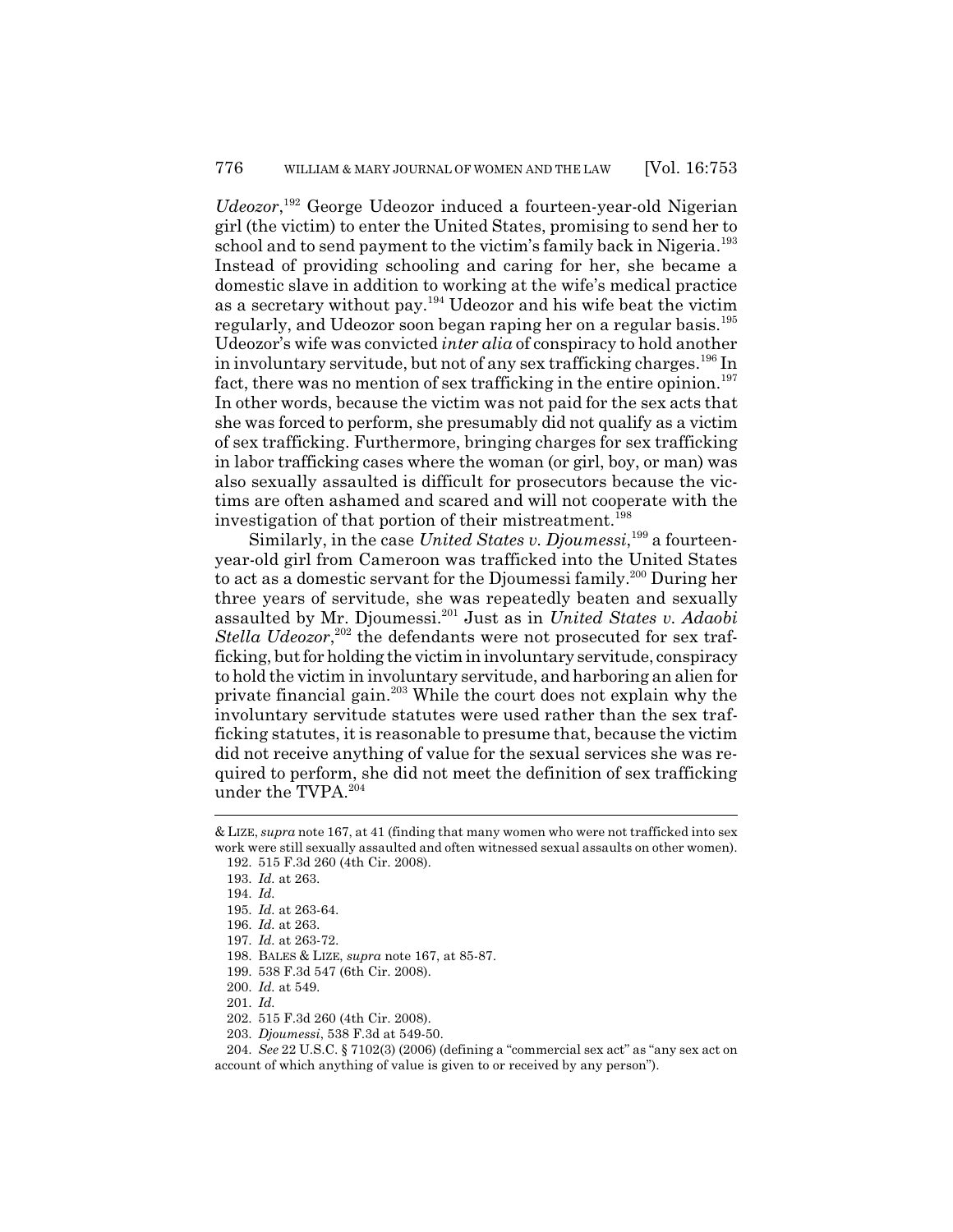The sentencing mandated by the TVPA also differentiates between labor trafficking and sex trafficking.<sup>205</sup> The punishments for violation of the TVPA are set out in section 222 of the 2008 TVPRA.206 For peonage,<sup>207</sup> involuntary servitude,<sup>208</sup> and forced labor,<sup>209</sup> the maximum punishment is twenty years in prison and a fine, unless the captor commits or attempts to commit aggravated sexual abuse, in which case the maximum punishment is life.<sup>210</sup> There is no minimum sentence.211 For "severe forms" of "sex trafficking," the *minimum sentence* is fifteen years, up to a maximum punishment of life imprisonment.<sup>212</sup> The only difference between "severe forms" of "sex trafficking" and peonage, involuntary servitude, or forced labor is the presence of "commercial sex acts." <sup>213</sup>

# III. A DIFFERENT WAY OF LOOKING AT HUMAN TRAFFICKING

The purported purposes of the TVPA are to prosecute perpetrators, prevent human trafficking, and protect victims.<sup>214</sup> The current definitions of human trafficking in the TVPA do not further any of these goals because they are confused and unclear. By differentiating between labor trafficking and sex trafficking, the Act makes it difficult for law enforcement officers to identify victims and for prosecutors to prosecute effectively.215 All three goals would be furthered by a different definition of human trafficking, one which does not distinguish between sex trafficking and labor trafficking.

Human trafficking under the TVPA should be defined as the forceful, fraudulent, or coercive transportation or recruitment of persons into exploitative labor, without regard for what sort of compensation, if any, the victim receives for the labor he or she is forced to do. Correspondingly, "labor" should be defined as any sort of work

<sup>205.</sup> William Wilberforce Trafficking Victims Protection Reauthorization Act of 2008, Pub. L. No. 110-457, Title II, § 222(b)(3)-(5), 122 Stat. 5044 (to be codified at 18 U.S.C. §§ 1589-1591).

<sup>206.</sup> *Id.*

<sup>207. 18</sup> U.S.C. § 1581 (2006).

<sup>208.</sup> William Wilberforce Trafficking Victims Protection Reauthorization Act of 2008, Pub. L. No. 110-457, Title II, § 222(b)(2), 122 Stat. 5044 (to be codified at 18 U.S.C. § 1584).

<sup>209.</sup> *Id.* § 222(b)(3) (to be codified at 18 U.S.C. § 1589).

<sup>210.</sup> *Id.* § 222(b)(3)-(5) (to be codified at 18 U.S.C. §§ 1589-1591).

<sup>211.</sup> *Id.*

<sup>212.</sup> *Id.* § 222(b)(5)(C) (to be codified at 18 U.S.C. § 1591).

<sup>213.</sup> *See* Trafficking Victims Protection Act of 2000, 22 U.S.C. § 7102(8)-(9) (2006) (including peonage, involuntary servitude, and forced labor in the definition of "severe forms of trafficking in persons," but distinguishing it from "sex trafficking").

<sup>214.</sup> *Id.* § 7101(a) ("The purposes of this chapter are to combat trafficking in persons . . . [and] to ensure just and effective punishment of traffickers, and to protect their victims.").

<sup>215.</sup> NEWTON ET AL., *supra* note 30, at viii, 5-6, 44.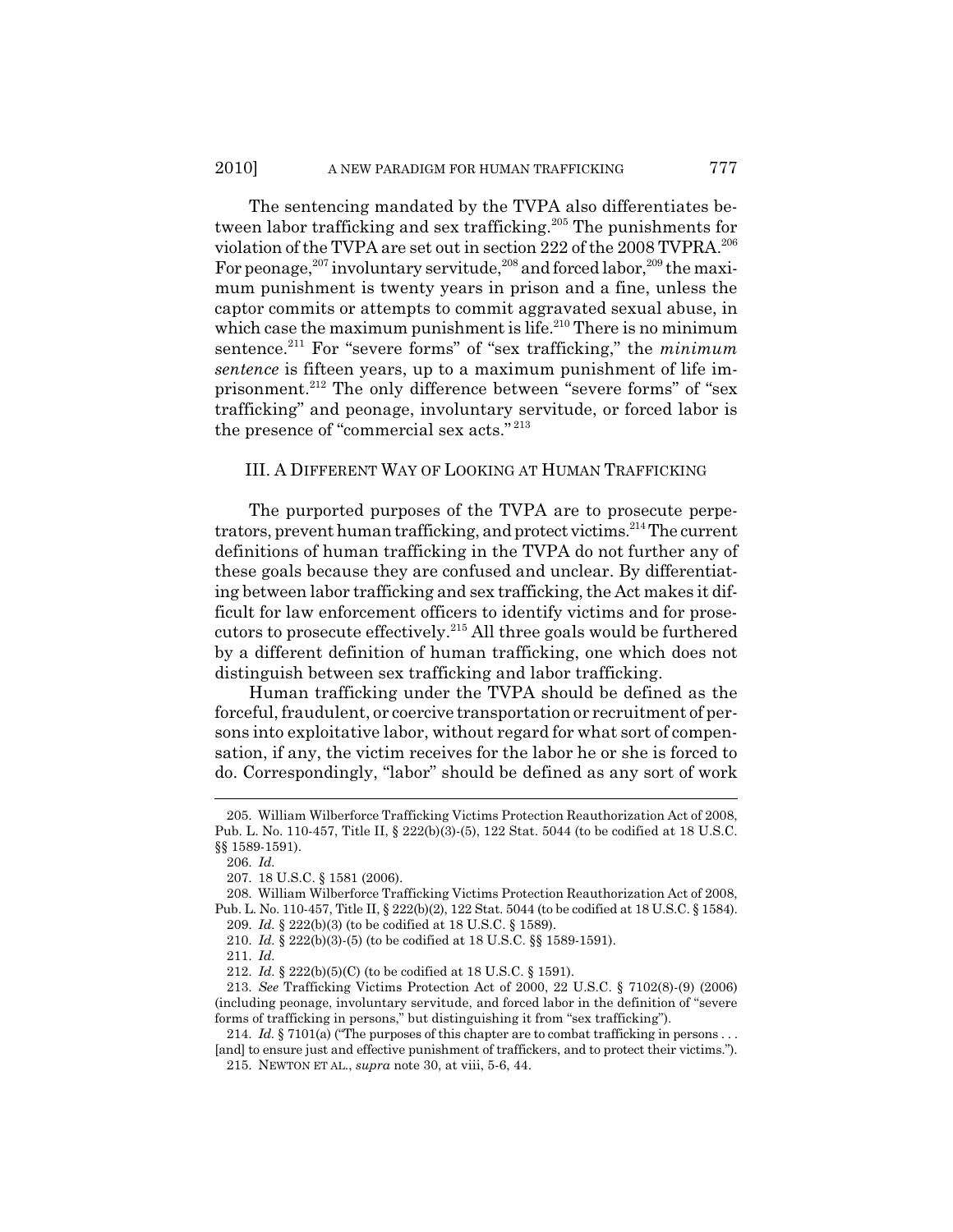a person is forced to do. These definitions would encompass those victims forced into servitude or slavery, such as the domestic servants, and those forced into peonage or debt bondage, such as many of the agricultural laborers and sex workers as well as those forced into sex work. By eliminating the need to show what sort of compensation the victim received and for what acts, the TVPA will obviate the problems encountered in *United States v. Adaobi Stella Udeozor*<sup>216</sup> and *United States v. Djoumessi*, 217 in which the victims were sexually abused, but presumably did not meet the definition of a "sex trafficking victim" because the sexual abuse was incidental to the purpose for which they were trafficked, and therefore they did not receive anything of value in exchange for the sexual acts.<sup>218</sup> While the defendants in those cases were charged with various labor trafficking violations, $^{219}$ as discussed above, sex trafficking cases and labor trafficking cases engender different penalties, even when the only distinction is the presence of "commercial sex." 220 If the legal distinction between sex trafficking and labor trafficking as defined in the TVPA were abolished, with the penalties determined only by the severity of the abuse rather than the category, prosecution of offenders would be more uniform. Abolishing this distinction would also shift the attention from sex trafficking to trafficking as a whole, recognizing that the horrors that victims of labor trafficking face are just as terrible as those suffered by victims of sex trafficking.

Changing the definition in this way will also help with prevention of human trafficking, the second stated goal of the TVPA.221 Once the definition is clearer, it may be easier to distinguish between smuggling and trafficking, an acknowledged problem for law enforcement.222 This would not be possible without also requiring more specialized training for law enforcement officials, particularly in high trafficking areas such as Florida, California, and New York.223 Once officers are trained to recognize victims of human trafficking and are no longer as confused by the difference between smuggling and trafficking, prevention will be a much easier task.

<sup>216. 515</sup> F.3d 260 (4th Cir. 2008).

<sup>217. 538</sup> F.3d 547 (6th Cir. 2008).

<sup>218.</sup> *See supra* notes 196 and 203 and accompanying text for a discussion of the crimes for which the defendants were actually prosecuted in these cases.

<sup>219.</sup> *See supra* notes 196 and 203 and accompanying text for a discussion of the crimes for which the defendants were actually prosecuted in these cases.

<sup>220.</sup> William Wilberforce Trafficking Victims Protection Reauthorization Act of 2008, Pub. L. No. 110-457, Title II, § 222(b)(3)-(5), 122 Stat. 5044 (to be codified at 18 U.S.C. §§ 1589-1591).

<sup>221.</sup> Trafficking Victims Protection Act of 2000, 22 U.S.C. § 7101(a) (2006).

<sup>222.</sup> NEWTON ET AL., *supra* note 30, at 30-31.

<sup>223.</sup> Kathleen K. Hogan, Comment, *Slavery in the 21st Century and in New York: What has the State's Legislature Done?*, 71 ALB. L. REV. 647, 650-51 (2008).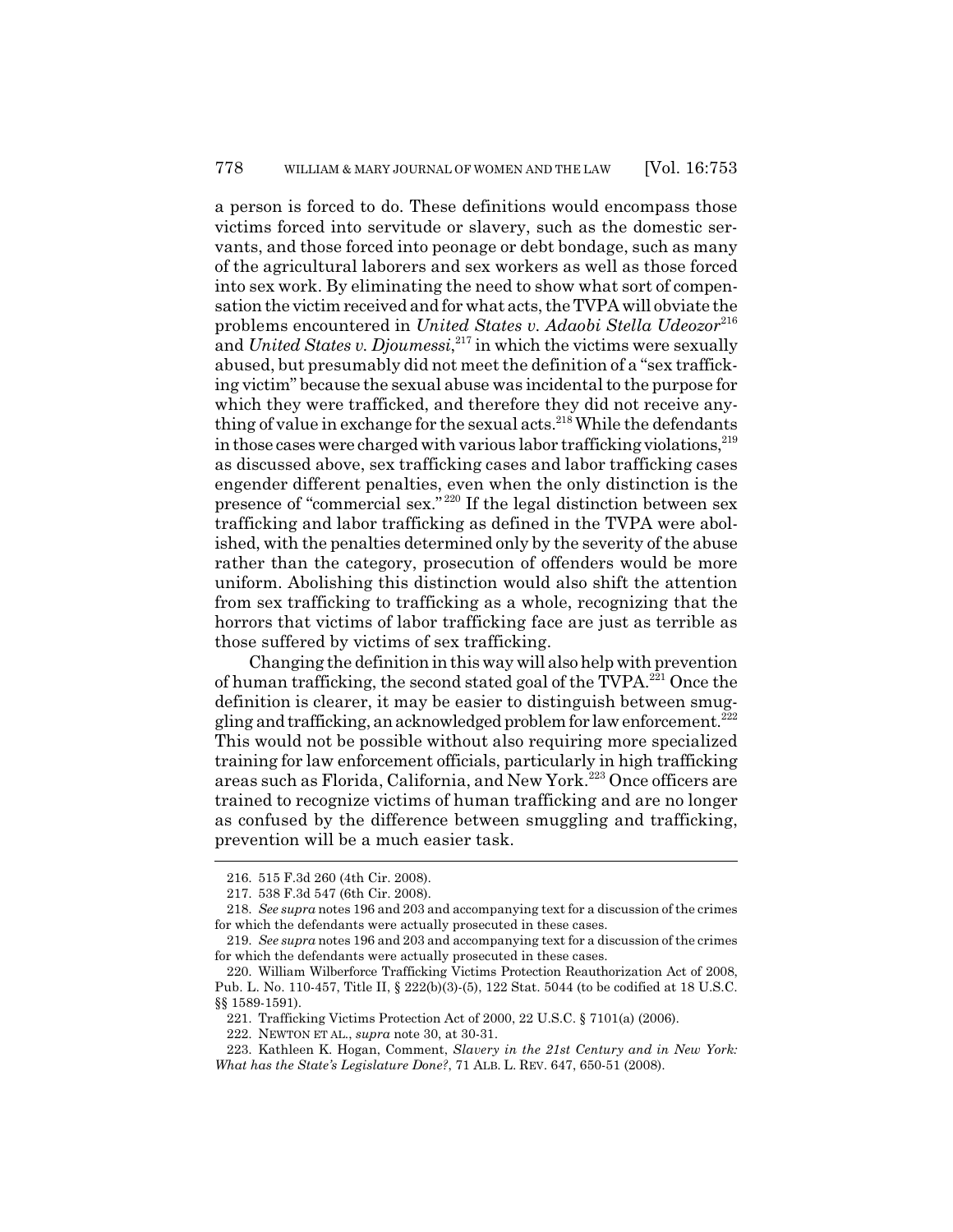Last, changing the definition would help with aid for the victims. The conflation of human trafficking with prostitution is a distraction from the true issue of exploitation of human beings. By focusing on the fact of exploitation rather than the purported connection between all human trafficking and prostitution, both the government and aid organizations can work to get to the root of the problem. Without provisions that shift the attention to prostitution, such as the antiprostitution affirmation that aid organizations must make in order to receive government funding, $224$  labor trafficking may begin to receive the attention that it deserves from all sectors. While there is no difference on paper in the way that labor trafficking victims and sex trafficking victims are treated, the fact that the focus slants so sharply toward sex trafficking means that both law enforcement and aid organizations largely ignore labor trafficking victims, either as a result of ignorance of the victims' plight or as a result of underestimating the harm that victims of labor trafficking face.

#### **CONCLUSION**

By conflating prostitution and human trafficking, the TVPA is doing a disservice to all victims of human trafficking. The victims largely face the same risks of physical, mental, and emotional abuse.<sup>225</sup> Victims who are trafficked into commercial sexual exploitation are raped, impregnated, forced to obtain abortions, and face other atrocities, but victims who are trafficked into labor exploitation are also often sexually abused and experience many of the same long-term consequences.<sup>226</sup>

Aside from the fact that victims suffer the same abuses, whether they are trafficked for sex or for labor, the TVPA's method of differentiating between the forms of trafficking engenders confusion and hampers the efficiency of law enforcement efforts. Many investigators and prosecutors have a hard time telling the difference between "severe forms of trafficking in persons" and "regular" trafficking; they also have problems distinguishing between victims of sex trafficking and victims of labor trafficking, and between migrants who are smuggled into the country, and victims who are trafficked in. $227$  Furthermore, many investigators and prosecutors lack clarity and awareness of

<sup>224. 22</sup> U.S.C. § 7110(g)(2) (2006); Dep't of Justice Letter, *supra* note 158.

<sup>225.</sup> *See supra* text accompanying notes 174-81 (discussing the physical, mental, and emotional abuse suffered by all victims of human trafficking).

<sup>226.</sup> *See supra* text accompanying notes 174-81 (discussing the physical, mental, and emotional abuse suffered by all victims of human trafficking).

<sup>227.</sup> NEWTON ET AL., *supra* note 30, at viii, 5-6, 44.